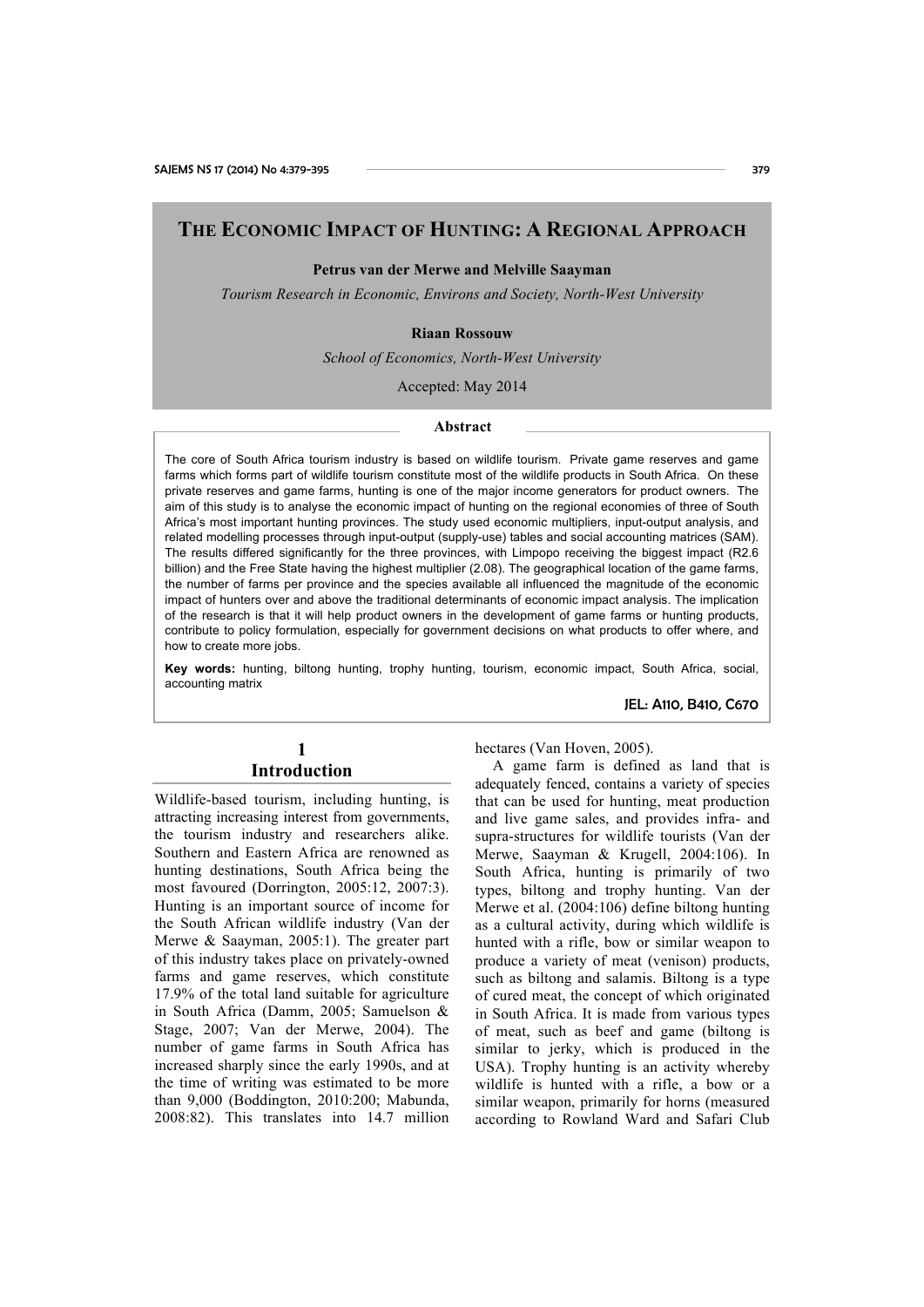International) and skins, which are subsequently displayed as trophies (Saayman, Van der Merwe, Rossouw & Oberholzer, 2009:vii).

The combined contribution by trophy and biltong hunting to the South African economy for the 2009 and 2010 season was close to R6 billion (Van der Merwe, Scholtz & Saayman, 2011). Most of South Africa's hunting takes place in five of the nine provinces: the North West, the Eastern Cape, Limpopo, the Northern Cape and the Free State, the last three being the most popular (Van der Merwe et al., 2011; Warren, 2011). South Africa has some of the best hunting areas in the world, yet little is known about their economic impact. The enormous value to the South African economy of hunting in these three provinces was part of the rationale for determining the economic impact of hunting in selected South African provinces.

### **2**

## **Research question**

The research issue addressed in this study is that of analysing the economic impact of hunting on the regional economies of three of South Africa's provinces (Limpopo, the Northern Cape and the Free State provinces), where hunting is most popular.

## **3**

### **Literature review**

Ritchie and Goeldner (1994) define 'economic impact' as the net economic change in a host community resulting from tourist spending (in this case, by hunters) in a given area. Saayman (2000) maintains that the magnitude of the economic impact of tourism depends on four important factors: the total number of tourists (in this case, the number of hunters), the duration of their stay, average spending by tourists (hunters) and the circulation of tourism expenditure throughout the area or province (see Figure 1).

The literature contains several studies on the economic impact of hunting tourism (Noss, 1997) on the economic impact of communal net hunting among the BaAka of the Central African Republic. For example, studies by Burger, Miller and Southwick (1999) on the economic impact of northern bobwhite hunting in the south eastern United States; the International Association of Fish and Wildlife Agencies (IAFWA 2002) on the economic impact of hunting in America; Baldus and Caulwell (2004) on the economic impact of hunting tourism in Tanzania; Lindsey, Roulet and Romanach (2007) on the economic and conservation significance of trophy hunting in sub-Saharan Africa; BBC Research and Consulting (2008), who published a report for the Colorado Division of Wildlife on the economic impact of hunting, fishing and wildlife watching in Colorado; and Barnes, Nhuleipo, Baker, Muteyauli and Shigwedha (2009) on wildlife resource accounts for Namibia.

Similar studies have been conducted in South Africa: Van der Merwe and Saayman (2005) and Scholtz, Van der Merwe and Saayman (2010) on the profile and economic impact of biltong hunting in South Africa; Van der Merwe, Saayman and Krugell (2007), who identify the determinants of biltong hunters' spending; Saayman, van der Merwe and Rossouw (2011a) on the economic impact of hunting in the Northern Cape Province; and Van der Merwe et al. (2011) on the effect of biltong hunting on the South African economy. However, few studies, either international or South African, have compared the economic impact of hunting on different provinces or regions. This study will therefore address a lacuna in the knowledge of this topic from a geographical point of view.

### **3.1 The hunting value chain**

Figure 1 illustrates the value chain responsible for the economic impact of hunting, showing the activities involved and where transactions between the various role players take place.

The first step is to provide information (marketing of the game farm), which is usually done by the provincial tourism board, a municipality or the game farm owners themselves. Once the booking is established, preparations for the hunting trip start. These involve obtaining hunting permits, purchasing ammunition and equipment and making sure the vehicle to be used for the hunting trip is in a good condition. Then, the hunter has to arrange transport to get to the game farm. Once there, the hunter receives information about what to do and how to do it (hunting activities), the variety of game (species) available, and any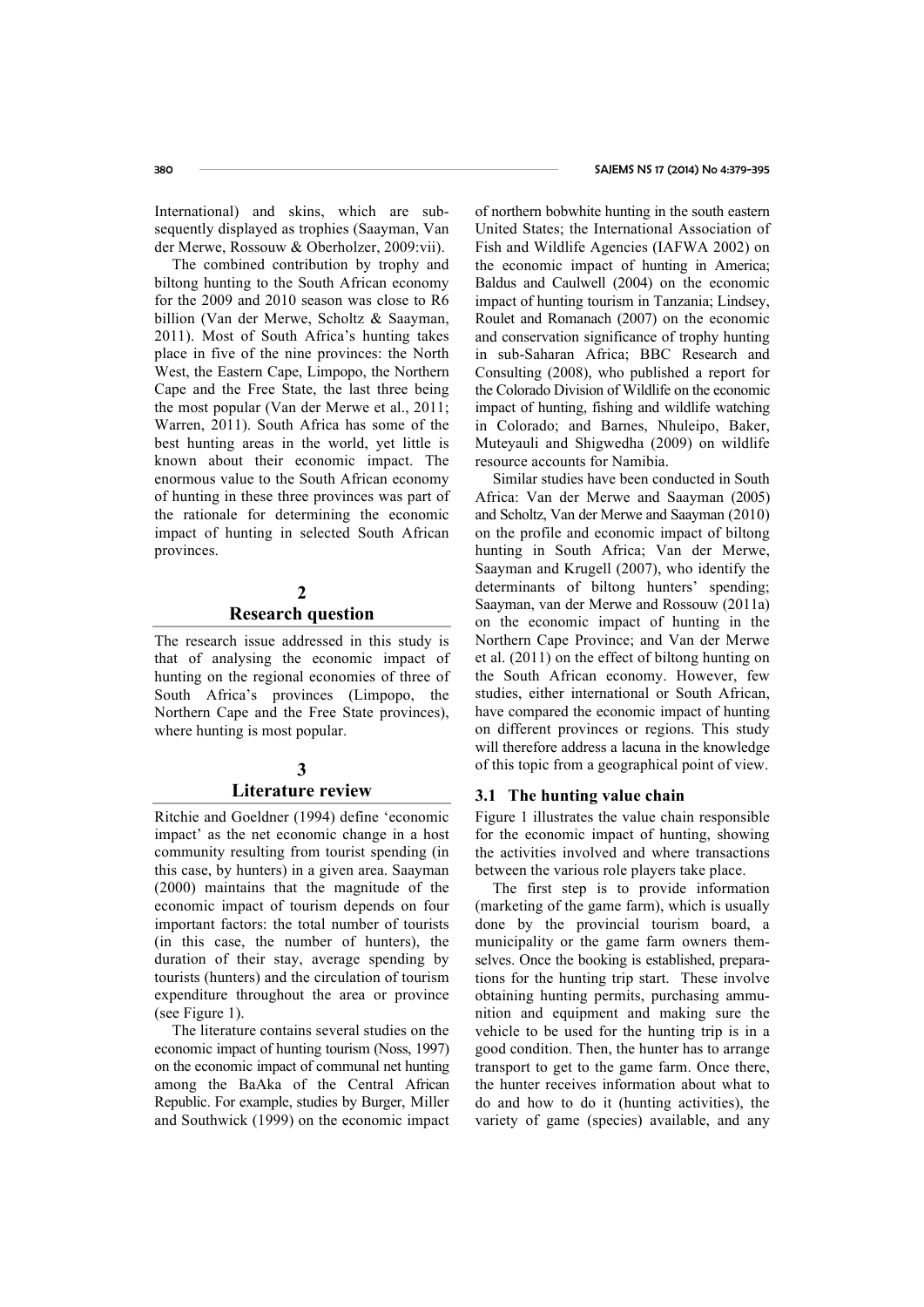other activities the farm offers. After the hunt, the final transactions concern trophies, meat processing, photographs and videos.

The development of the tourism industry, of which hunting constitutes a major part, is also part of the South African Government's mandate to improve the economy's performance and jobcreating capacity. At the national level, two policies outline the goals set by government, which are contained in the White Paper of 1997 on Tourism and an older policy, the Accelerated and Shared Growth Initiative for South Africa (AsgiSA). The latter is relevant here, as it places heavy emphasis on regional development and on the role of tourism in

developing provinces or regions (AsgiSA, 2005). This means that government will provide financial and regulatory support to promote businesses like hunting in these high-growth sectors.

Higher spending and demand by hunters will lead to an increase in business activities in a province or area, which, in turn, will create more employment and income for members of a community or a specific province. A greater demand by hunters means more services and products will be supplied by farmers and other businesses, which in turn will lead to improved infrastructure, including water, electricity, roads, shops and transport (Saayman & Saayman, 2010:1040).



*(Adapted from Saayman, Van der Merwe, Rossouw & Oberholzer, 2011b:11) Note: The exchange of money is indicated with a R symbol.*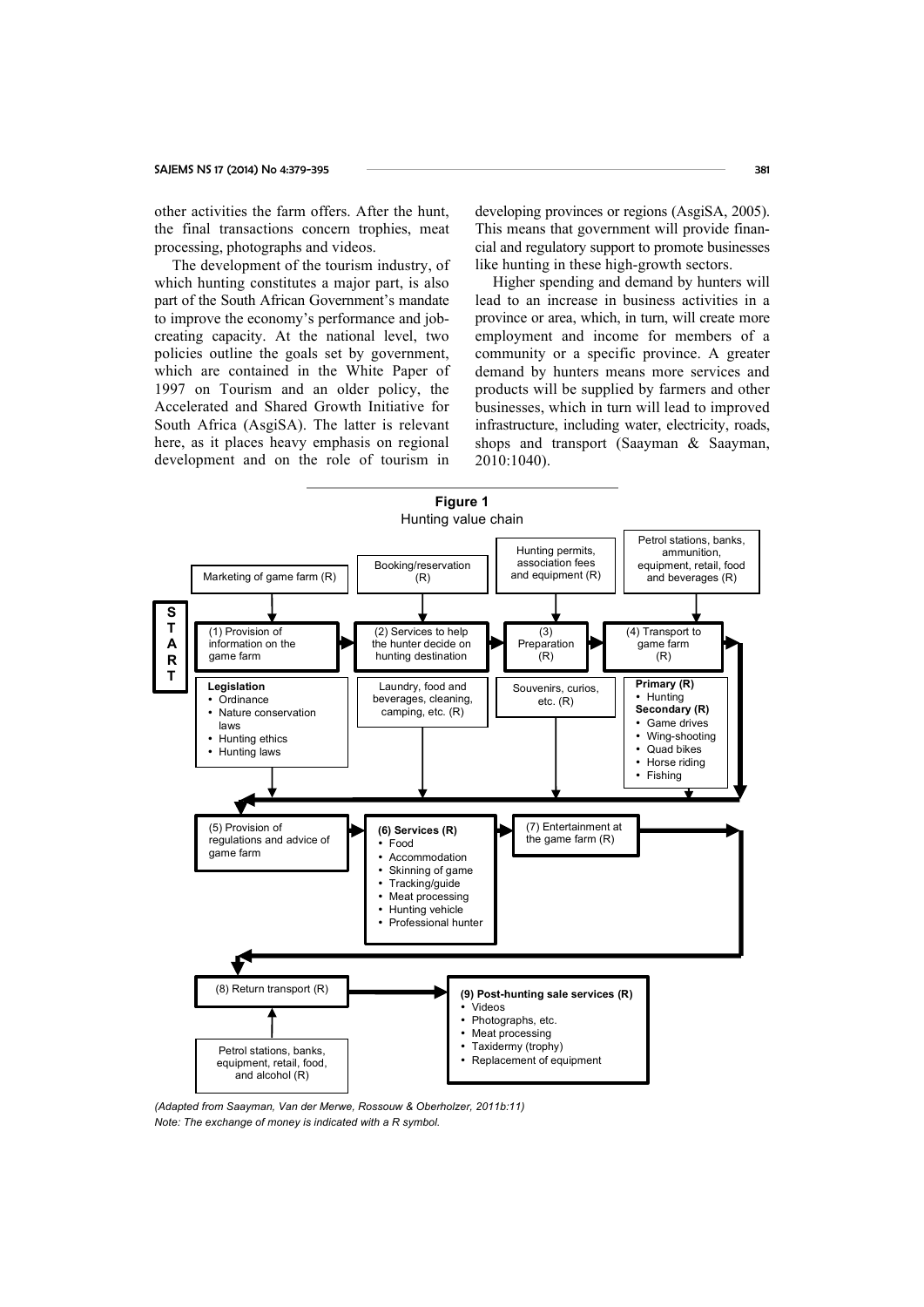### **3.2 Study areas (regions)**

The data for this case study came from South Africa's top three hunting provinces: Limpopo, the Northern Cape and the Free State (see Figure 2). These are described in detail below.



*Source: SA Places (2012)*

#### *3.2.1 Limpopo Province*

The Limpopo Province covers a surface area of 125,755 km², and its share of the total population of South Africa is 10.4% (5.4 million) (*South African Yearbook*, 2011, *Statistics South Africa*, 2012). Its capital, Polokwane, has a population of 130,028 (*Statistics South Africa*, 2012). The province has an unemployment rate of 35.6% (*Labour Force Survey*, 2006c). This is South Africa's northernmost province, bordered by Mozambique, Zimbabwe and Botswana. Fifty percent of South Africa's 9,000 game farms are situated in this province (Eloff, 2002) and about 80% of the country's hunting takes place here. The province is also rich in minerals, such as coal and iron ore. Limpopo produce contributes 43% of the R2 billion annual turnover of the Johannesburg

Fresh Produce market. Mining operations, the primary driver of economic activity in the province, contribute 20% to the province's GDP, while Limpopo's economy contributes 6.7% to the national GDP.

#### *3.2.2 Northern Cape Province*

The Northern Cape covers the largest surface area of South Africa's nine provinces (372,889 km²), taking up almost a third of the country's total land surface. At the same time, it has the smallest population, 2.2% (1.1 million of the country's total) (*South African Yearbook*, 2011; *Statistics South Africa*, 2012). Its capital, Kimberley, has a population of 96,000 (*Statistics South Africa*, 2012), with an unemployment rate of 23.5% (*Labour Force Survey*, 2006b). The province lies south of its most valuable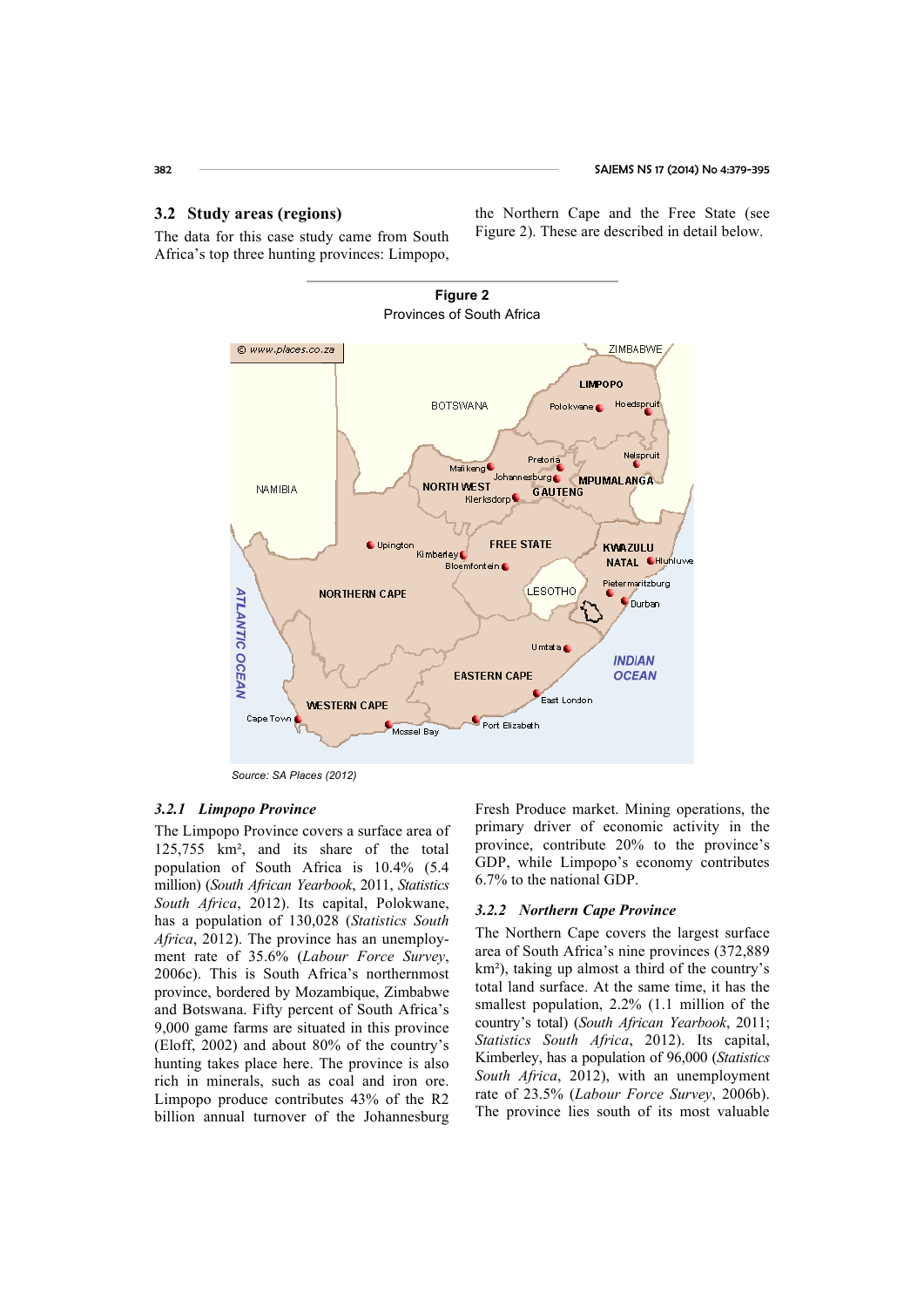#### SAJEMS NS 17 (2014) No 4:379-395 2000 2000 2000 2000 2000 2010 2010 2020 383

asset, the Orange River, which plays an important role in a healthy agricultural industry. The Northern Cape borders two neighbouring countries in the north, Namibia and Botswana (*South African Yearbook*, 2011:13). The province is famous for its San rock art, its mineral resources (diamonds, iron ore and copper), 4x4 safaris, game farming, varying topographies and several national parks. Agriculture is an important sector of the province's economy, contributing 8% of the provincial GDP, as well as being crucial to its overall economic planning. The largest economic contributor to the provincial GDP is mining (30%), which plays a very important role (Northern Cape Businesses, 2011).

#### *3.2.3 Free State Province*

The Free State covers a surface area of 129,825 km². Its share of the total population is 5.3% (2.7 million) (*South African Yearbook*, 2011:2; *Statistics South Africa*, 2012). Its capital, Bloemfontein, has a population of 256 185, with an unemployment rate of 28.3% (*Labour Force Survey*, 2006a). This province lies in the heart of South Africa, with Lesotho on its eastern border. Its economy rests on three core industries, mining, manufacturing and agriculture. With 90% of its surface under cultivation, the province produces about 40% of South Africa's maize crop. Agriculture contributes approximately 7% to the provincial GDP. The Free State generates 14% of South Africa's agricultural GDP from the 14.5% of the country's commercial farming. It contributes 14.1% to the country's national mining production, and is the world's fifth-largest gold producer (*Free State Business*, 2009).

# **4 Research design**

The discussion of the research method presents three categories: surveys, expenditure data, and economic impact methodology.

#### **4.1 Surveys**

The study used three data sets, consisting of secondary and primary data. The first was derived from a South African quantitative survey of biltong hunters (secondary data), conducted via an online interactive questionnaire hosted on *Pot-Shot*, the weekly electronic newsletter of the magazine *SA Hunters*, from October 2009 to January 2010. 344 (n) completed questionnaires were returned and used in the statistical analysis. The questionnaire was structured in three sections: Section A collected demographic details (marital status, age and province of origin); Section B investigated spending behaviour and motivational factors (the number of persons paid for, the number of visits to the game farm, the length of stay and the amount spent); Section C required more detailed information on the consumers' general behaviour (such as the magazines and newspapers and hunting techniques preferred). This paper refers only to the data from Sections A and B. Mulder (2011) and Radder (2005) had previously used the questionnaire in similar research.

The second data set was derived from interviews with game farm owners in Limpopo and the Free State in May and June 2010 and in the Northern Cape in September 2009 to December 2009 (primary data). The questionnaire, previously used in similar research, was designed by the Institute for Tourism and Leisure Studies, North West University (Saayman et al., 2009). The Wildlife Ranching South Africa (WRSA) database was used for all three provinces. This organization has a member base of 797 (N=797) product owners for Limpopo, 502 (N=502) for the Northern Cape and 292 (N=292) for the Free State. From this database, a probability sample of respondents was drawn for each province: 206 (n=206) for Limpopo, 110 (n=110) for the Northern Cape and 104 (n=104) for the Free State. These respondents were interviewed telephonically in the evenings between 18:00 and 20:00, when they were most likely to be accessible.

#### **4.2 Expenditure data**

The third data set, representing trophy hunting participation and expenditure data for 2007, was obtained from the Professional Hunters Association of South Africa (PHASA) for the three provinces (secondary data) (Lindsey et al., 2007).

## *4.2.1 Expenditure data: Limpopo*

In 2010, hunters spent an estimated total of R1.5 billion on licences (hunting licences,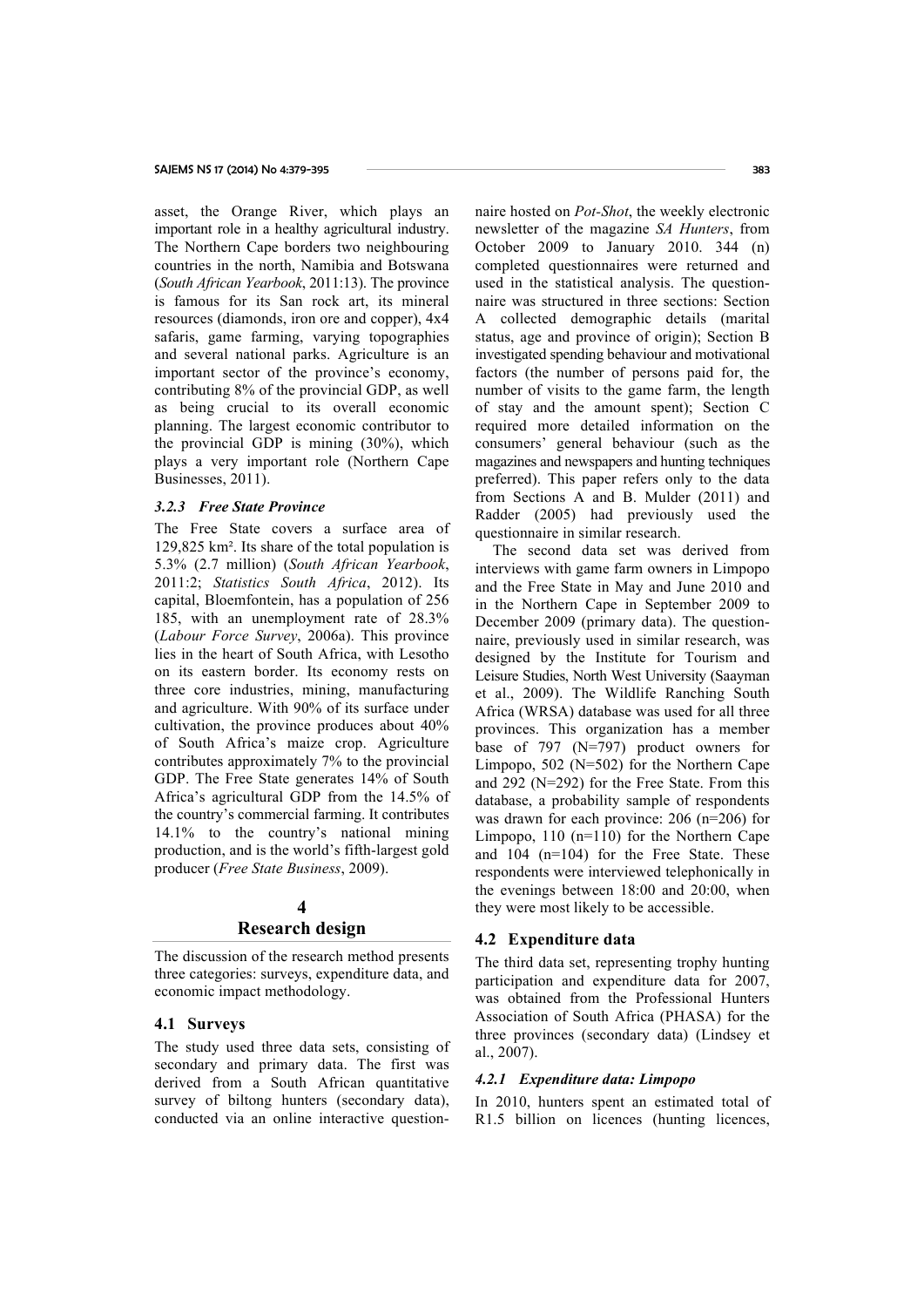hunting permits), travel, supplies and services directly connected with hunting in Limpopo. Of the total spending by all hunters, biltong hunters spent an estimated 94% and trophy hunters only 6% (see Table 1). Spending on game/species accounted for 45% of total expenditure, accommodation and food for 22%, new equipment for 10%, fuel and transport for 9% and meat processing services for 5%. All other expenditures accounted for approximately 9% of the total expenditure for 2010. Biltong hunters contributed an estimated R1.4 billion, and trophy hunters an estimated R88.2 million to the Limpopo economy in 2010.

#### *4.2.2 Expenditure data: Free State*

In 2010, hunters spent an estimated R665.5 million on licences (hunting licences, hunting permits), travel, supplies and services directly connected with hunting in the Free State (see Table 1). Of the total spending by hunters, biltong hunters spent an estimated 97% but trophy hunters only 3%. Spending on game/ species accounted for 46% of the total expenditure, accommodation and food for 21%,

new equipment for 12%, fuel/transportation for 9% and meat processing services for 7%. All other expenditures accounted for approximately 5% of the total expenditure for 2010. In 2010, biltong hunters contributed an estimated R647.3 million and trophy hunters an estimated R18.2

#### *4.2.3 Expenditure data: Northern Cape*

million to the Free State economy.

Hunters spent an estimated R696 million on licences (hunting licences, hunting permits), travel, supplies and services directly connected with hunting in the Northern Cape. Of the total spending by hunters, biltong hunters spent an estimated 95% and trophy hunters only 5% (see Table 1). Food and accommodation accounted for approximately 16% of the total expenditure, new equipment 8%, fuel/ transportation 8% and meat processing services 6%. Spending on game/species accounted for 56%. All other expenditure accounted for approximately 8% of the total expenditure. Biltong hunters contributed an estimated R661.7 million and trophy hunters an estimated R34.3 million to the Northern Cape economy.

| Experiditure directly related to hunting in 2010 (including game; ZAR Million) |                            |                       |                        |                      |  |  |
|--------------------------------------------------------------------------------|----------------------------|-----------------------|------------------------|----------------------|--|--|
| <b>Province</b>                                                                | Category                   | <b>Trophy hunters</b> | <b>Biltong hunters</b> | <b>Total hunters</b> |  |  |
| Limpopo                                                                        | Accommodation              | 22.6                  | 162.3                  | 184.9                |  |  |
| Northern Cape                                                                  |                            | 3.3                   | 59.0                   | 62.3                 |  |  |
| Free State                                                                     |                            | 4.1                   | 72.7                   | 76.9                 |  |  |
| Limpopo                                                                        | Fuel                       | 0.0                   | 131.1                  | 131.1                |  |  |
| Northern Cape                                                                  |                            | 1.8                   | 53.1                   | 54.9                 |  |  |
| Free State                                                                     |                            | 0.0                   | 58.8                   | 58.8                 |  |  |
| Limpopo                                                                        | Food                       | 9.7                   | 85.1                   | 94.8                 |  |  |
| Northern Cape                                                                  |                            | 2.0                   | 32.1                   | 34.1                 |  |  |
| Free State                                                                     |                            | 1.8                   | 38.1                   | 39.9                 |  |  |
| Limpopo                                                                        | Meat processing            | 0.0                   | 69.8                   | 69.8                 |  |  |
| Northern Cape                                                                  |                            | 1.3                   | 27.9                   | 29.2                 |  |  |
| Free State                                                                     |                            | 0.0                   | 31.3                   | 31.3                 |  |  |
| Limpopo                                                                        | Ammunition                 | 3.2                   | 74.0                   | 77.3                 |  |  |
| Northern Cape                                                                  |                            | 53.5                  | 23.2                   | 23.7                 |  |  |
| Free State                                                                     |                            | 0.6                   | 33.2                   | 33.8                 |  |  |
| Limpopo                                                                        | Gear                       | 3.2                   | 40.6                   | 43.9                 |  |  |
| Northern Cape                                                                  |                            | 1.1                   | 19.8                   | 20.9                 |  |  |
| Free State                                                                     |                            | 0.6                   | 18.2                   | 18.8                 |  |  |
| Limpopo                                                                        | Daily fees                 | 0.0                   | 46.8                   | 46.8                 |  |  |
| Northern Cape                                                                  |                            | 1.2                   | 16.7                   | 17.9                 |  |  |
| Free State                                                                     |                            | 0.0                   | 21.0                   | 21.0                 |  |  |
| Limpopo                                                                        | <b>Beverages</b>           | 0.0                   | 48.6                   | 48.6                 |  |  |
| Northern Cape                                                                  |                            | 0.7                   | 17.5                   | 18.2                 |  |  |
| Free State                                                                     |                            | 0.0                   | 21.8                   | 21.8                 |  |  |
| Limpopo                                                                        | <b>Butchery facilities</b> | 0.0                   | 34.0                   | 34.0                 |  |  |
| Northern Cape                                                                  |                            | 33.4                  | 13.1                   | 13.4                 |  |  |
| Free State                                                                     |                            | 0.0                   | 15.2                   | 15.2                 |  |  |

| Table 1 |                                                                               |
|---------|-------------------------------------------------------------------------------|
|         | Expenditure directly related to hunting in 2010 (including game; ZAR Million) |

*continued/*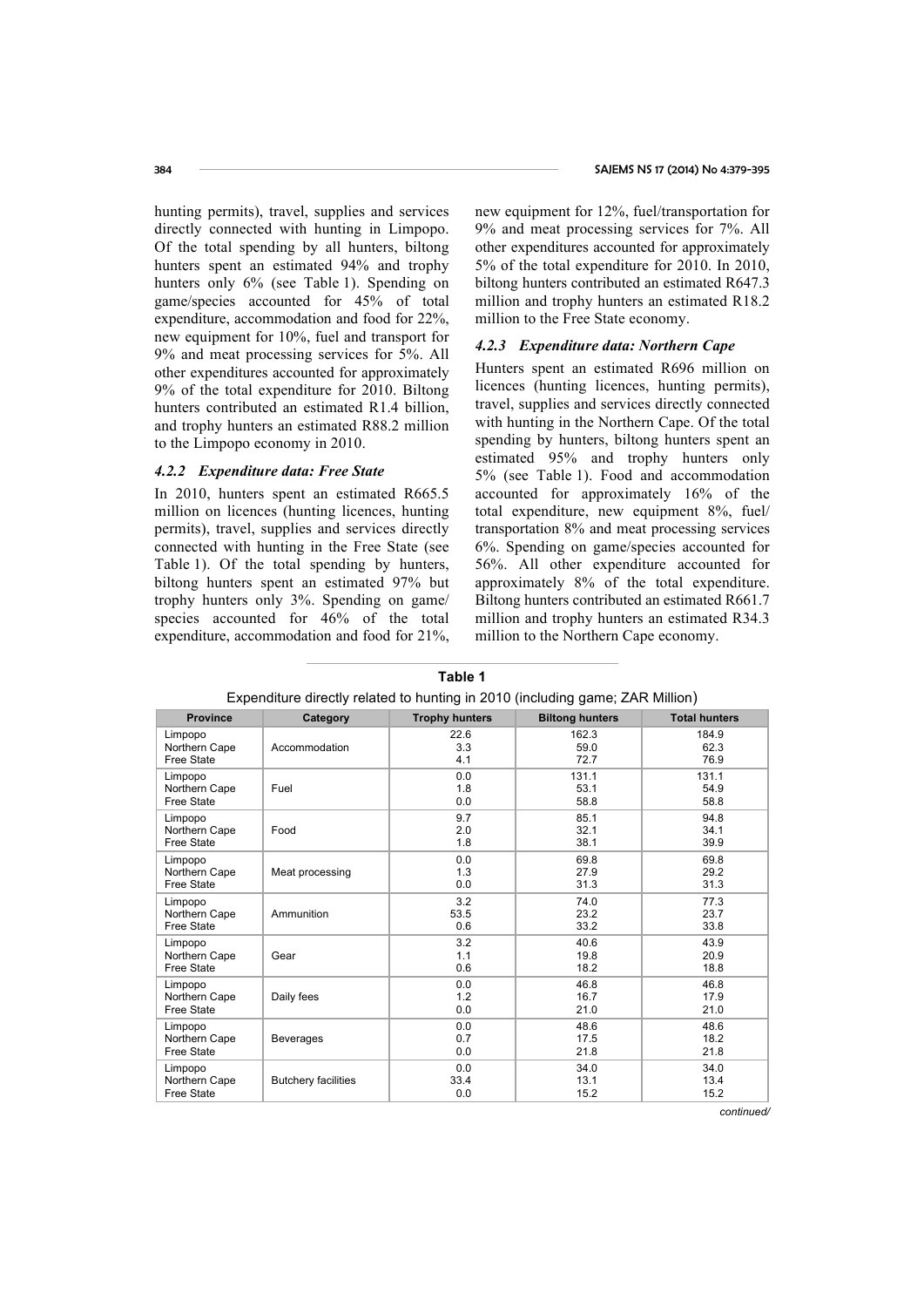| <b>Province</b> | Category             | <b>Trophy hunters</b> | <b>Biltong hunters</b> | <b>Total hunters</b> |
|-----------------|----------------------|-----------------------|------------------------|----------------------|
| Limpopo         | Clothes              | 3.2                   | 31.0                   | 34.2                 |
| Northern Cape   |                      | 0.3                   | 10.8                   | 11.0                 |
| Free State      |                      | 0.6                   | 13.9                   | 14.5                 |
| Limpopo         | <b>Toiletries</b>    | 0.6                   | 13.2                   | 13.8                 |
| Northern Cape   |                      | 0.1                   | 3.4                    | 3.5                  |
| Free State      |                      | 0.1                   | 5.9                    | 6.0                  |
| Limpopo         | Medicine             | 0.6                   | 8.9                    | 9.6                  |
| Northern Cape   |                      | 0.1                   | 3.3                    | 3.4                  |
| Free State      |                      | 0.1                   | 4.0                    | 4.1                  |
| Limpopo         | Tobacco              | 0.0                   | 4.6                    | 4.6                  |
| Northern Cape   |                      | 0.2                   | 1.1                    | 1.3                  |
| Free State      |                      | 0.0                   | 2.0                    | 2.0                  |
| Limpopo         | Transport            | 12.9                  | 0.0                    | 12.9                 |
| Northern Cape   |                      | 0.0                   | 0.0                    | 0.0                  |
| Free State      |                      | 2.4                   | 0.0                    | 2.4                  |
| Limpopo         | Trophy handling fees | 1.9                   | 0.0                    | 1.9                  |
| Northern Cape   |                      | 0.0                   | 0.0                    | 0.0                  |
| Free State      |                      | 0.4                   | 0.0                    | 0.4                  |
| Limpopo         | Other                | 6.5                   | 28.9                   | 35.4                 |
| Northern Cape   |                      | 0.4                   | 13.3                   | 13.7                 |
| Free State      |                      | 1.2                   | 13.0                   | 14.1                 |
| Limpopo         | Game/Species         | 23.6                  | 670.8                  | 694.4                |
| Northern Cape   |                      | 20.9                  | 367.6                  | 388.5                |
| Free State      |                      | 6.4                   | 298.3                  | 304.7                |
| Limpopo         | Total                | 88.2                  | 1449.5                 | 1537.8               |
| Northern Cape   |                      | 20.9                  | 661.7                  | 696.0                |
| Free State      |                      | 18.2                  | 647.3                  | 665.5                |

*Source: Data from the survey*

#### *4.2.4 Measuring economic impact*

Wagner (1997) stated that the Input-Output (I-O) and Social Accounting Matrix (SAM) models are among the most popular impact methods used, with the measurement of backward and forward linkages becoming a standard in these types of analyses. Taljaard (2007), went on to suggest that, when developments in the analysis of transactions within an economy are expanded to include the entire economy and its linkages, the original I-O transaction matrix can be set in the wider accounting framework of a SAM. Thus, SAM models can be viewed as a more comprehensive approach to measuring the effect of hunting-related expenditure on the selected economic and socio-economic aggregates.

A SAM model can therefore be used to capture the economy-wide effects of an exogenous shock. For example, hunters spend money on a variety of goods and services for trip- and equipment-related purchases (see Figure 1). However, these direct expenditures are only part of the economic impact of hunting, as they also have economy-wide effects. The resulting impact on the economy in excess of direct expenditures is known as a multiplier effect. For example, an individual may purchase ammunition to use for hunting (see Figure 1). Part of the purchase price will stay with the local retailer. The local retailer in turn pays a wholesaler, who in turn pays the manufacturer of the ammunition. The manufacturer then spends a portion of this income to pay businesses supplying the manufacturer. Each rand of local retail expenditure can affect a variety of businesses. In this way, expenditure associated with hunting can spread through the economy, affecting economic activity, employment and household income.

In the present study, the authors used three different SAMs. These were compiled by Conningarth Economists (2006) and are available from the Development Bank of Southern Africa (DBSA). The SAMs (based on 2006 prices) used in these analyses distinguish 35 sectors for the Northern Cape, 36 for the Free State, 46 for Limpopo, and across all three SAMs, 12 household types and 4 ethnic groups. The three provinces differ significantly in economic make-up, largely because of the types of activities, endowment of natural resources and other factors of production specific to each. The Northern Cape, for instance, has mining, trade and agriculture as its three top performing sectors in terms of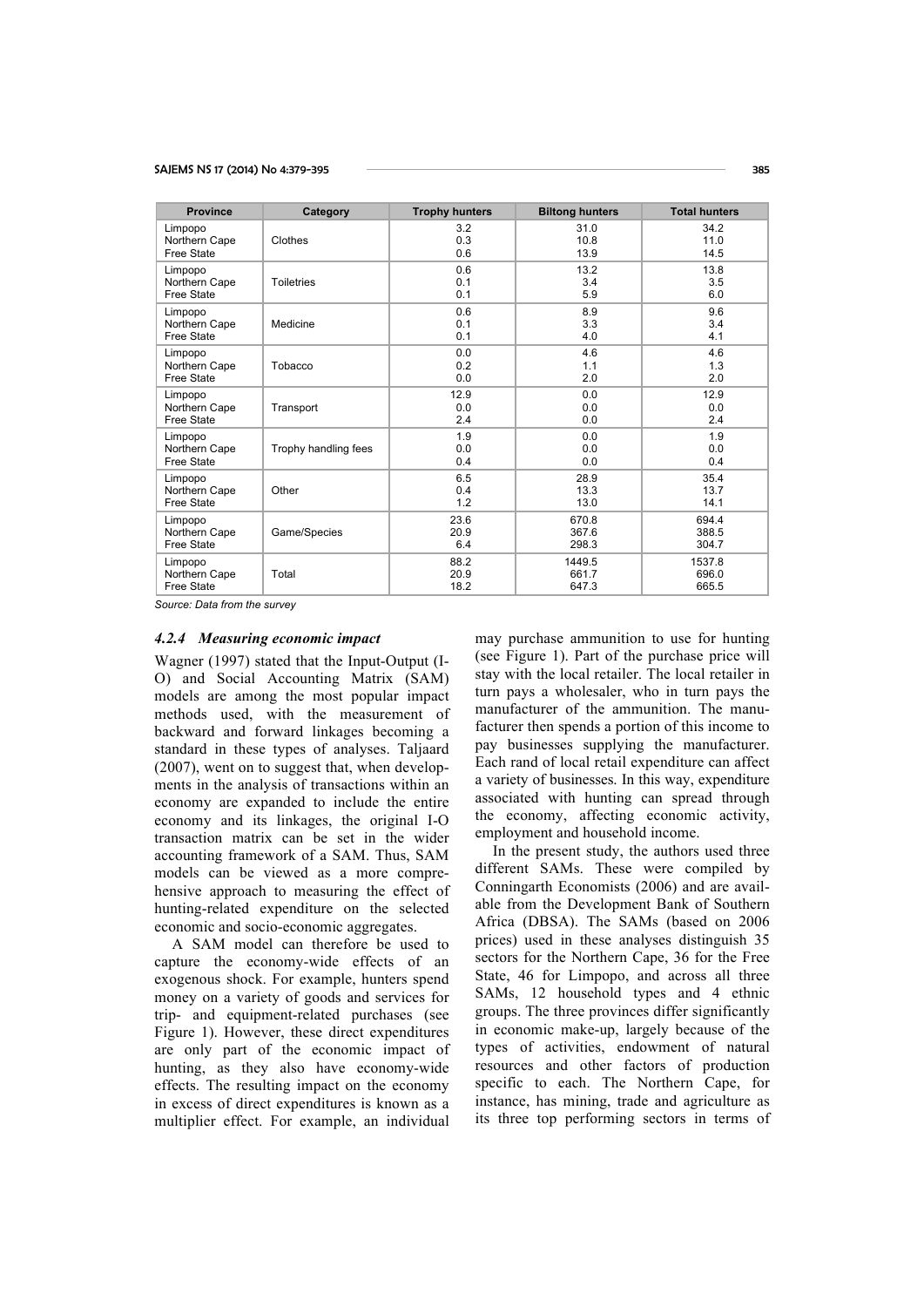value added; the Free State has chemicals and chemical products, community, social and personal services, and trade; Limpopo has platinum mining, trade and real estate.

The analysis in this study is based on two models. The first is a standard I-O Leontief model, for which input coefficients and Leontief multipliers  $(M^L)$  were calculated (Hajnovicova & Lapisakova, 2002):

 $M^L = (E - A)^{-1}$ ,

where  $A$  is a matrix of input (technical) coefficients.

The second extends the linear Leontief model to a SAM framework by partitioning the accounts into endogenous and exogenous accounts and assuming that the column coefficients of the endogenous accounts are all constant (Pyatt & Round, 1985).

Multipliers calculated from the SAM are the simple indicators comprising the important information about the structure of the three provincial economies. They are calculated from the matrix of expenditures shares (general technical coefficients) after excluding the exogenous accounts. The computed multipliers will be sensitive to the choice of exogenous accounts and express the sensitivity of the endogenous accounts to changes in demand for exogenous accounts (Hajnovicova & Lapisakova, 2002). SAM multipliers  $(M^S)$  are calculated as:  $M^{S} = (E - M)^{-1}$ ,

where *M* is the matrix of expenditures shares of endogenous accounts.

Comparing the multipliers calculated from the I-O and SAM models introduces new aspects into the economic analysis. The SAM multipliers are much larger than the corresponding I-O multipliers. Because value-added is a leakage, only intermediate demand serves as a multiplier in the I-O analysis. In contrast, in the SAM approach, value-added and incomes generate demand linkages. SAM multipliers capture the different multiplier effects of exogenous accounts on productive activities, factors and institutions. On the basis of the partition of the endogenous section of the SAM into three categories of accounts (activities/ commodities, factors and institutions), the matrix of multipliers can be decomposed into four components: initial injection, transfer effects, open-loop effects and closed-loop effects. Many versions of this decomposition have been used previously (Hajnovicova & Lapisakova, 2002).

Pyatt and Round (1985) used a decomposition of multipliers when analysing the productive sphere of the economy The matrix  $M<sup>S</sup>$  which is reduced to the Leontief multiplier matrix  $M<sup>L</sup>$  corresponds only to the production accounts. To perform the impact analysis, the *M<sup>S</sup>* matrix is truncated to conform to the dimension of the matrix *M<sup>L</sup>* .

The differences between the multiplier matrices  $M^S$  and  $M^L$  measure the induced effects due to the added endogeneity, while the direct and indirect effects are measured by *M<sup>L</sup>* . Matrix  $M^S$  can be decomposed into three components:

 $(M^S - M^L)$ , which measures induced effects  $(E + A)$ , which measures direct effects

 $(M<sup>L</sup> - E - A)$ , which measures indirect effects,

where

 $M^{S} = (M^{S} - M^{L}) + (E + A) + (M^{L} - E - A).$ 

The justification for using economic multipliers, calculated from a SAM as a method for impact analysis rests on the appropriate interpretation of the results. The key assumption of fixed relative prices and a perfectly elastic supply of economic multipliers therefore has to be considered when interpreting the results from the multiplier analysis. Moreover, the data reflects the structure of the provincial economies during 2006, that is, the multipliers are calculated for 2006 constant Rands.

While bearing these assumptions in mind, multiplier analysis can expose the interaction between and across production activities, factors of production and institutions. Multiplier analysis will therefore not only reflect the direct contribution towards set economic and socioeconomic parameters, but will also inform on the indirect and induced contributions.

Finally, the benefit of multiplier analysis is that it captures the inter-linkages and feedback effects between sectors in an economy, thus giving an idea of the *relative* strength and *flow-through effects* of an exogenous shock. Hence, even though the study was conducted during the economic boom, and despite the current economic downturn, the results are still relevant. This is because the focus is on the relative impact of the increased expenditure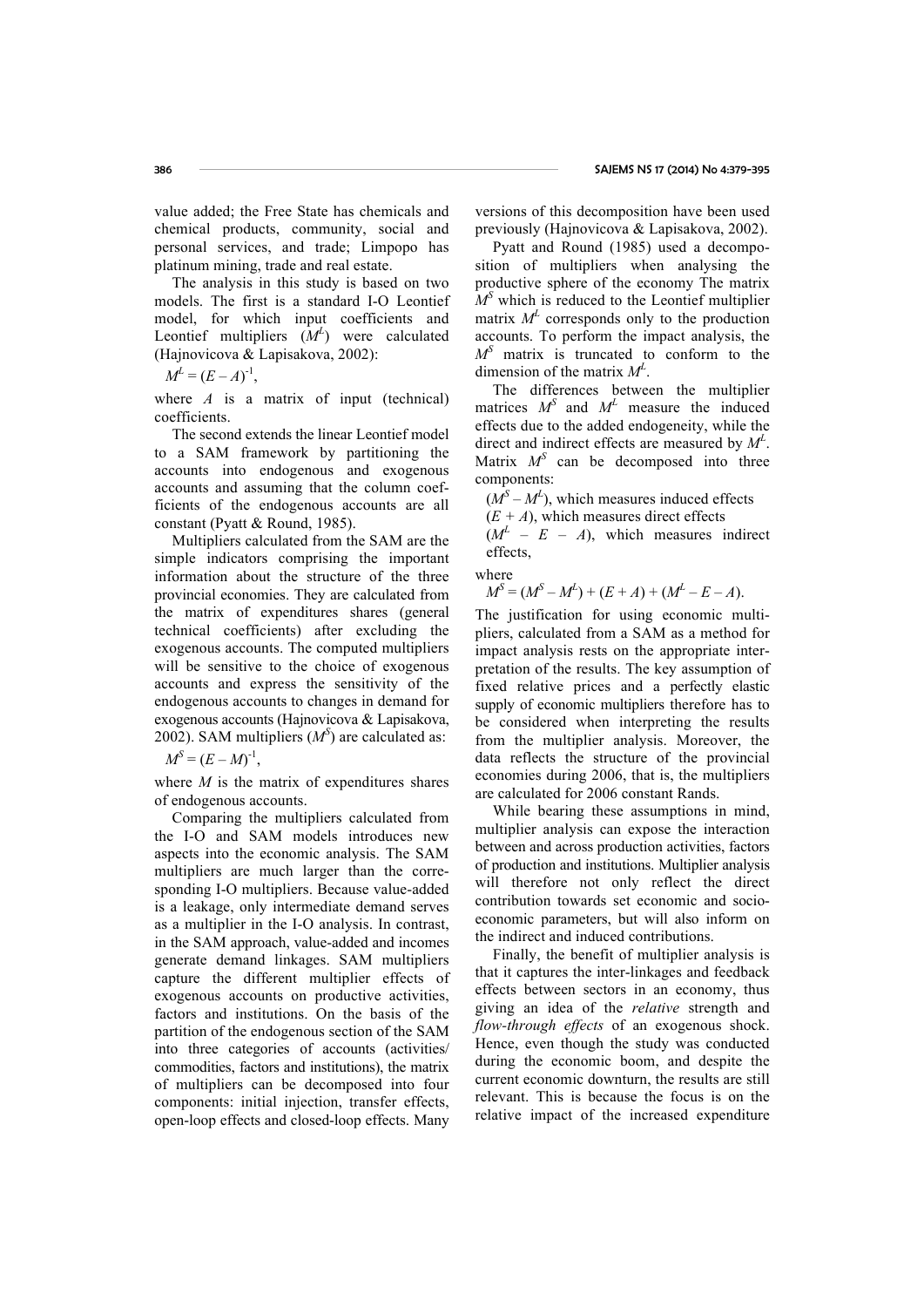resulting from the hunting activity, rather than the absolute effects.

## **5 Results**

Using the figures in Table 1 and the latest SAMs for the Limpopo, the Free State and the Northern Cape provinces (Conningarth Economists, 2006), it was possible to determine the estimated share of expenditure in the study areas (using the multiplier concept). Table 1 shows the real spending by both groups of hunters (biltong and trophy) on goods and services in the three provinces.

The information included in the SAMs enabled the identification of the impacts of hunting on household groups, components of the labour force and income inequality (Blake, Arbache, Sinclair & Teles, 2008). The figures in Table 1 for spending by hunters, recorded in surveys of biltong and trophy hunters, were used to estimate the share of total expenditure in the study areas resulting from hunting. Considering these figures, it can be understood that the manufacturing and service industries catering directly for hunters experience the greatest direct economic impact from huntingrelated activities. Conversely, the industries that supply these activities only indirectly receive less benefit (subject also to the 'backward linkages' in the regional economy).

## **5.1 Secondary and total economic impact**

The biltong and trophy hunters' spending was linked to the associated increase in production, income and jobs in the provincial economies using economic multipliers from SAMs for Limpopo, the Free State and the Northern Cape. The SAM multiplier approach uses distinct multipliers for each expenditure-related sector. The multipliers convert expenditure into the associated increase in production, jobs and income and estimate secondary effects as spending circulates through the provincial economies. To show this for the biltong and trophy hunter spending, it was necessary to 'correct' the direct impact (for example, expenditure figures in Table 1) by using the multiplier approach. These results, based on the 'corrected' spending by the two types of hunters (refer to column 2 in Tables 2 and 3), are contained in the next two sections.

## **5.2 Trophy hunters**

The quantification of the direct, indirect and induced impact of spending by trophy hunters in the three provinces in 2010 is summarised in Table 2. As this expenditure comes in part from trophy hunters from other provinces and abroad buying goods and services in the region, it represents an inflow of money into the region, mobilising economic activity and generating employment and additional revenue for the province. 'Production' refers to the total turnover generated by each sector in the regional economy. As such, production comprises two components: demand for intermediate inputs (resources) by an activity (domestically produced and imported goods and services); and total value-added generated by an activity (Conningarth Economists, 2006). Table 2 shows the effects on production (using the production multipliers) of expenditure resulting from trophy hunting in 2010.

From Table 2, it is clear that the largest direct impacts for Limpopo were on trade and accommodation (29%), transport and communication (21%), financial and business services (17%) and manufacturing (13%). For the Northern Cape, they were on agriculture  $(60\%)$ , manufacturing  $(15\%)$ , trade and accommodation (9%) and community/general services (7%), while for the Free State, the impacts were on manufacturing (38%), trade and accommodation (20%) and transport and communication (12%).

In Limpopo, through backward linkages, large indirect and induced impacts were also experienced in the manufacturing sector, reflecting an indirect impact of R6.7 million and an induced impact of R2.9 million. Note that, if the direct effect in the manufacturing sector is ignored, it is found that 46% of the total increase in production was the result of backward linkages, with direct expenditure representing 54%. In the Northern Cape, through backward linkages, large indirect and induced impacts were also experienced in the agricultural sector, reflecting an indirect impact of R11.6 million and an induced impact of R6.4 million. If the direct effect in the financial and business services sectors is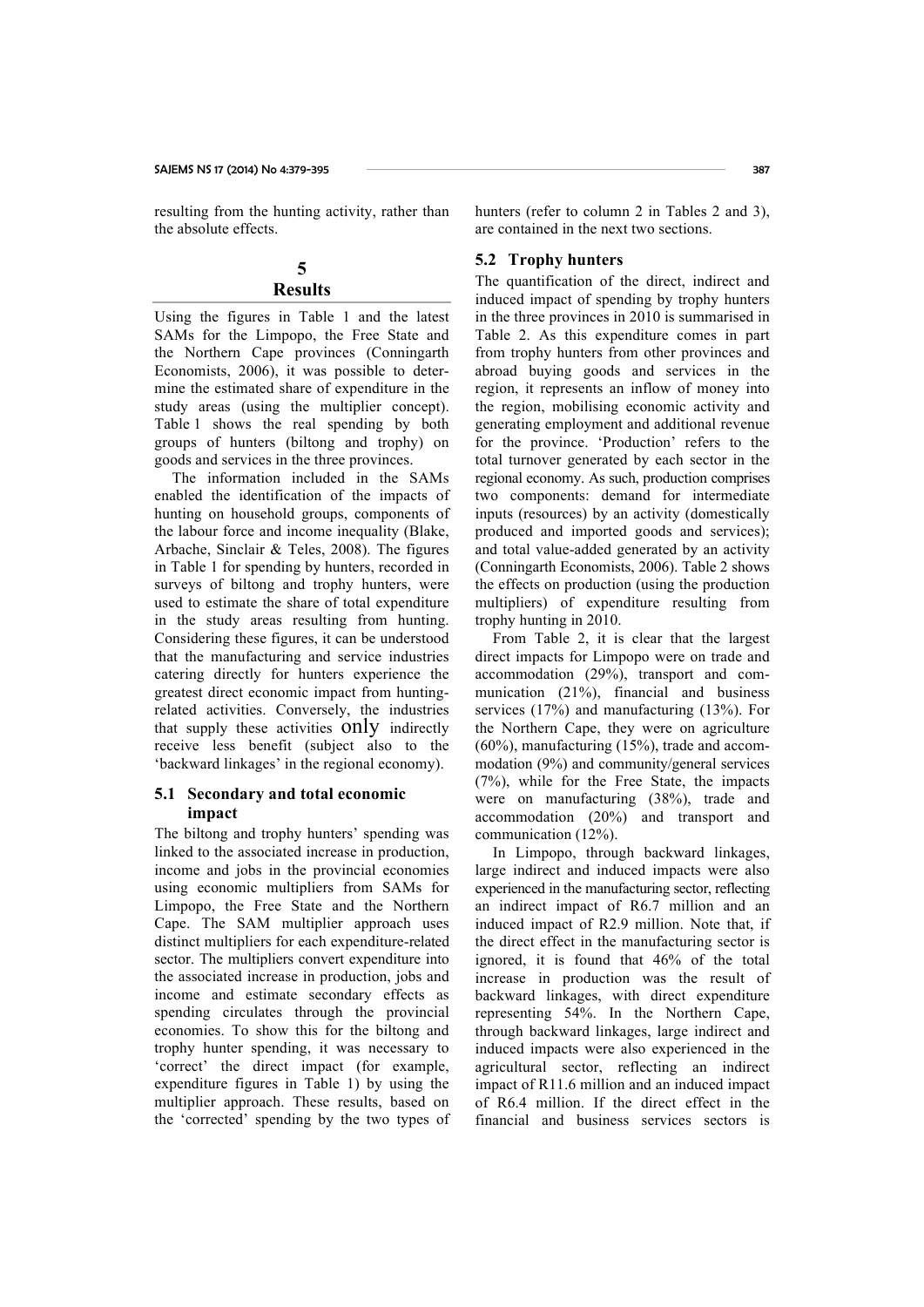ignored, 53% of the total increase in production was the result of backward linkages, with direct foreign expenditure representing only 47%. In the Free State, through backward linkages, large indirect and induced impacts were also experienced in the manufacturing sector, reflecting an indirect impact of R6.1 million and an induced impact of R1.8 million.

If the direct effect in the manufacturing sector is ignored, 56% of the total increase in production was the result of backward linkages, with direct expenditure representing only  $44\%$ . For all three provinces, a more detailed (disaggregated) analysis of the various sectors would be useful, but unfortunately there was insufficient expenditure data to permit this.

| Table 2                                                                               |                            |                              |                             |                           |                         |  |
|---------------------------------------------------------------------------------------|----------------------------|------------------------------|-----------------------------|---------------------------|-------------------------|--|
| Trophy hunters' impact through production multipliers (ZAR Million, 2006 prices)      |                            |                              |                             |                           |                         |  |
| <b>Sector</b>                                                                         | Direct impact <sup>1</sup> | Indirect impact <sup>2</sup> | Induced impact <sup>3</sup> | Total impact <sup>4</sup> | % (total)               |  |
| Agriculture<br>Limpopo<br>Northern Cape<br>Free State                                 | 7.54<br>20.93<br>2.09      | 2.99<br>11.57<br>1.49        | 2.28<br>6.42<br>0.61        | 12.81<br>38.92<br>4.18    | 8.2%<br>59.9%<br>11.3%  |  |
| Mining<br>Limpopo<br>Northern Cape<br>Free State                                      | 1.47<br>0.00<br>0.20       | 0.42<br>0.00<br>0.07         | 0.59<br>0.00<br>0.08        | 2.48<br>0.00<br>0.34      | 1.6%<br>0<br>0.9%       |  |
| Manufacturing<br>Limpopo<br>Northern Cape<br>Free State                               | 11.22<br>4.98<br>6.15      | 6.71<br>3.75<br>6.14         | 2.91<br>1.22<br>1.82        | 20.84<br>9.96<br>14.10    | 13.4%<br>15.3%<br>38.0% |  |
| Electricity & water<br>Limpopo<br>Northern Cape<br>Free State                         | 2.63<br>0.00<br>0.28       | 1.34<br>0.00<br>0.15         | 1.01<br>0.00<br>0.10        | 4.98<br>0.00<br>0.53      | 3.2%<br>0<br>1.4%       |  |
| Construction<br>Limpopo<br>Northern Cape<br>Free State                                | 1.00<br>0.00<br>0.12       | 0.62<br>0.00<br>0.09         | 0.26<br>0.00<br>0.04        | 1.89<br>0.00<br>0.26      | 1.2%<br>0<br>0.7%       |  |
| Trade & accommodation<br>Limpopo<br>Northern Cape<br>Free State                       | 23.99<br>3.30<br>3.56      | 12.92<br>1.96<br>2.35        | 8.26<br>0.85<br>1.38        | 45.17<br>6.11<br>7.30     | 29.0%<br>9.4%<br>19.7%  |  |
| Transport & communication<br>Limpopo<br>Northern Cape<br>Free State                   | 18.69<br>1.75<br>2.18      | 7.81<br>1.00<br>1.37         | 5.99<br>0.54<br>0.76        | 32.49<br>3.28<br>4.31     | 20.9%<br>5.0%<br>11.6%  |  |
| <b>Financial &amp; business</b><br>services<br>Limpopo<br>Northern Cape<br>Free State | 14.36<br>1.20<br>2.18      | 5.92<br>0.92<br>1.37         | 5.63<br>0.43<br>0.76        | 25.92<br>2.55<br>4.312    | 16.6%<br>3.9%<br>11.6%  |  |
| Community services<br>Limpopo<br>Northern Cape<br>Free State                          | 5.57<br>2.14<br>1.47       | 1.24<br>0.98<br>0.38         | 2.34<br>1.08<br>0.60        | 9.15<br>4.21<br>2.45      | 5.9%<br>6.5%<br>6.6%    |  |
| Total (in ZAR)<br>Limpopo<br>Northern Cape<br>Free State                              | 86.47<br>34.30<br>17.90    | 39.98<br>20.18<br>13.05      | 29.29<br>10.55<br>6.11      | 155.74<br>65.03<br>37.07  | 100%<br>100%<br>100%    |  |

*Source: Authors' own calculations based on multiplier analysis*

*Notes:*

*<sup>1</sup> Initial expenditures (for example, by day visitors) are generally called the direct costs of an activity and their effects on the* 

*economy are direct effects. <sup>2</sup> Purchases by suppliers (for example, hotel and restaurant owners, charter operators, etc.) of the final goods, and services of* 

naterials and supplies to maintain the original purchases, are called indirect effects.<br>3 Induced effects occur when workers in the sectors stimulated by direct and indirect expenditures spend their additional<br>income on co

*income on consumer goods and services. <sup>4</sup> The direct plus indirect plus induced effects equal the total effect.*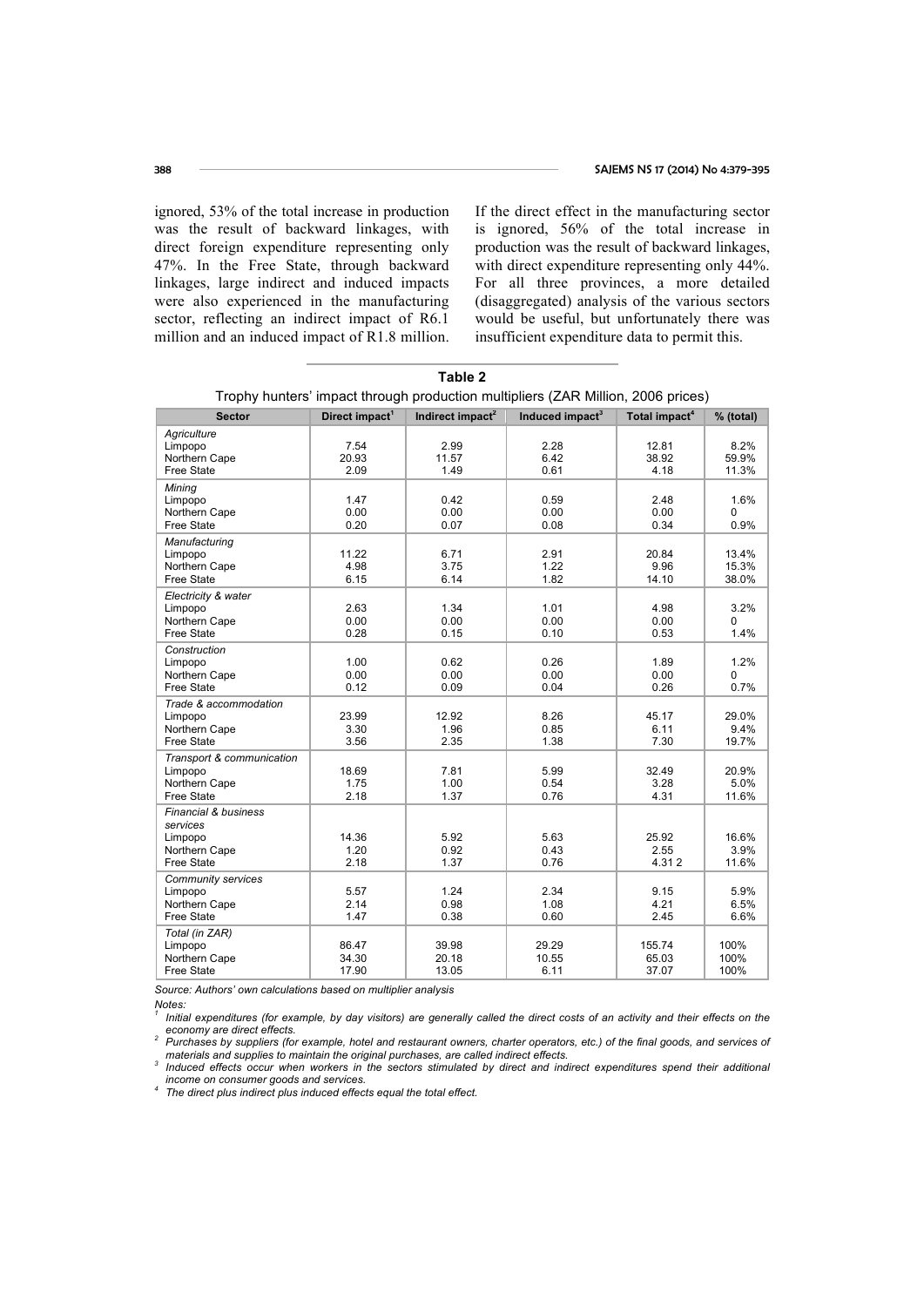Any acquisition of goods and services from non-regional suppliers (leakages) was excluded from the analysis and therefore did not exert a significant direct or indirect effect on the regional economy. By excluding this indirect impact, although it is of less significance, a more accurate estimate of the impact of trophy hunting in the region can be presented.

The analysis of the spending by trophy hunters in 2010 allows for two conclusions. The first is that, for Limpopo, the direct effect represents 56%, the indirect effect 26%, and the induced effect 19% of the total increase in expenditure; for the Northern Cape, these effects are 53%, 31% and 16% respectively, while for the Free State, the figures are 48%, 35% and 17% respectively. The second is that the activity sectors that benefited most from spending by trophy hunters in 2010 were trade and accommodation, transport and communication, financial and business services, and manufacturing for Limpopo; agriculture, manufacturing, and trade and accommodation for the Northern Cape; and manufacturing, trade and accommodation, transport and communication services, and agriculture in the Free State.

The regional spending by trophy hunters in these sectors in 2010 exceeded R155.7 million (Limpopo), R65 million (Northern Cape) and R37.1 million (Free State), representing some 6%, 5% and 3%, respectively, of the total spending by all hunters (including biltong hunters) in the three provinces.

### **5.3 Biltong hunters**

To estimate the economic impact of the spending in 2010 by biltong hunters (meaning not only non-residents or foreigners but also those living in Limpopo, the Northern Cape and the Free State and the rest of South Africa), the same approach was used as that for trophy hunters. On the basis of the expenditure figures, it is estimated that the direct impact in the three provinces of the biltong hunters' expenditure amounted to approximately R1.4 billion (Limpopo), R662 million (Northern Cape) and R637 million (Free State), distributed among the nine activity sectors. The sectors that benefited most from spending by biltong hunters per province were trade and accommodation, financial and business services,

agriculture, and manufacturing in Limpopo; agriculture, manufacturing, community/general services, trade and accommodation, and, to a lesser extent, transport and communication in the Northern Cape; and manufacturing, trade and accommodation, agriculture, and financial and business services for the Free State.

The quantification of the direct, indirect, and induced impact of this expenditure in the three provinces is summarised in Table 3. The total impact was R2.3 billion for Limpopo, R1.2 billion for the Northern Cape and R1.3 billion for the Free State. Limpopo biltong hunters spent R1 billion more than did those in the Northern Cape and Free State.

Table 3 shows clearly that for Limpopo the largest direct impact was on trade and accommodation (27,3%), financial and business services (23.6%), agriculture (18.1%), and manufacturing (16.2%); for the Northern Cape, the largest direct impact was on agriculture (54.8%, a part of which was expenditure on game/species), and manufacturing (16.7%); and for the Free State, the largest impact was on manufacturing (46.7%), trade and accommodation (15.7%), agriculture (12.2%), and financial and business services (12.1%).

In Limpopo, through backward linkages, large indirect and induced impacts were also experienced in the agricultural sector, reflecting an indirect impact of R101.1 million and an induced impact of R76.9 million. If the direct effect in the agricultural sector is ignored, 42% of the total increase in production was the result of backward linkages, with direct expenditure also representing 58% of the total impact. In summary, the direct effect represented 58%, the indirect effect 24% and the induced effect 20% of the total increase in expenditure. In the Northern Cape, through backward linkages, large indirect and induced impacts were also experienced in the community/ general services sector (despite a less significant direct impact), reflecting an indirect impact of R26.6 million and an induced impact of R29.1 million. Again, if the direct effect on the community/general services sector is ignored, 49% of the total increase in production was as the result of backward linkages, with direct local and foreign expenditure representing 51% of the total impact. In the Free State, through backward linkages, large indirect and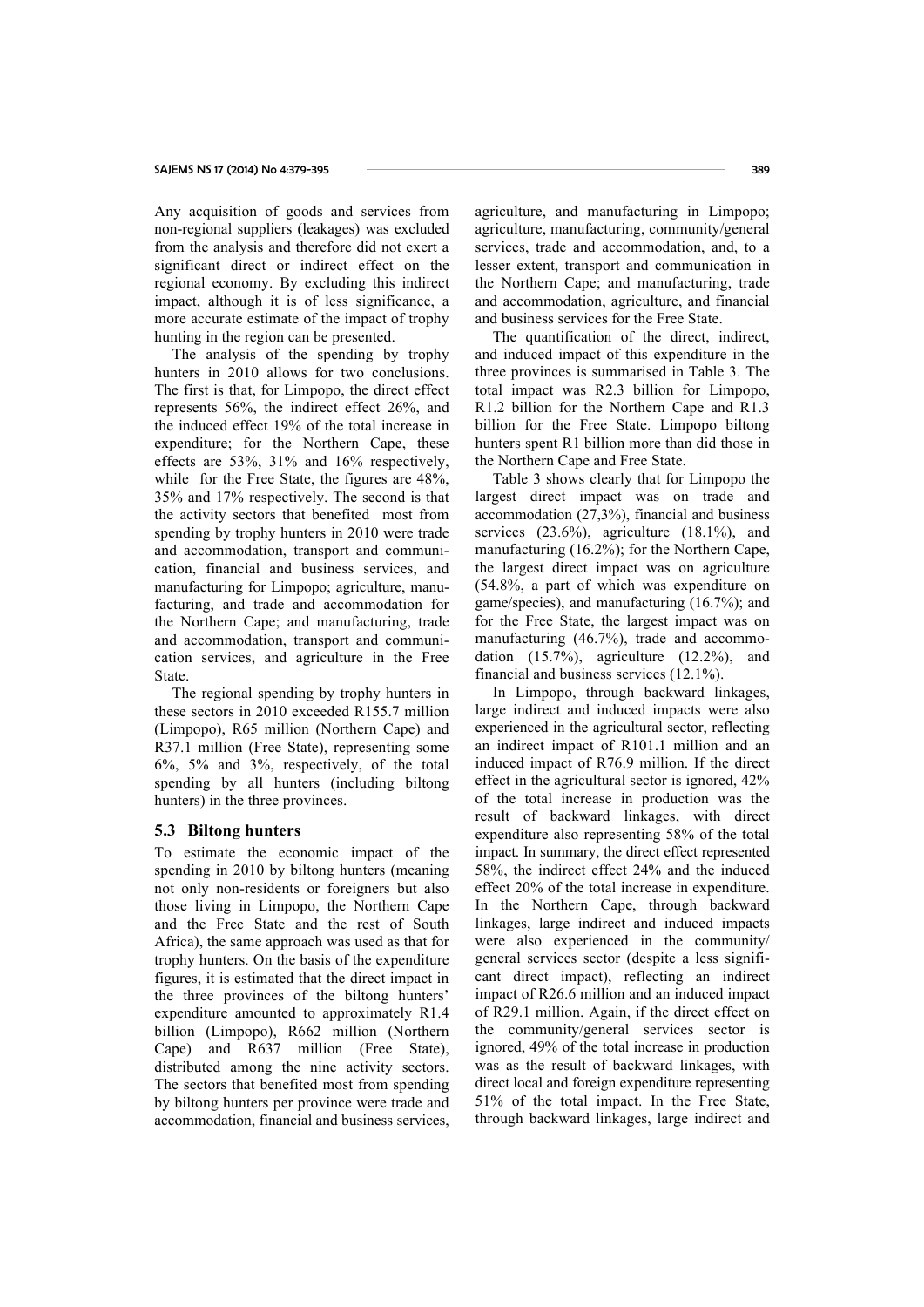induced impacts were also experienced in the agricultural sector, reflecting an indirect impact of R57.2 million and an induced impact of R23.5 million. If the direct effect in the

agricultural sector is again ignored, 50% of the total increase in production was the result of backward linkages, with direct expenditure also representing 50% of the total impact.

| Biltong hunters' impact through production multipliers (ZAR Million, 2006 prices)     |                              |                            |                            |                                  |                         |
|---------------------------------------------------------------------------------------|------------------------------|----------------------------|----------------------------|----------------------------------|-------------------------|
| <b>Sector</b>                                                                         | <b>Direct impact</b>         | <b>Indirect impact</b>     | Induced impact             | <b>Total impact</b>              | % (total)               |
| Agriculture<br>Limpopo<br>Northern Cape<br>Free State                                 | 250.96<br>367.57<br>80.18    | 101.09<br>203.28<br>57.23  | 76.88<br>112.85<br>23.48   | 428.93<br>683.70<br>160.89       | 18.1%<br>54.8%<br>12.2% |
| Mining<br>Limpopo<br>Northern Cape<br>Free State                                      | 21.96<br>0.00<br>8.83        | 6.71<br>0.00<br>3.09       | 8.82<br>0.00<br>3.59       | 37.49<br>0.00<br>15.51           | 1.6%<br>0.0%<br>1.2%    |
| Manufacturing<br>Limpopo<br>Northern Cape<br>Free State                               | 211.75<br>108.84<br>271.50   | 112.87<br>73.56<br>265.37  | 58.78<br>25.91<br>81.17    | 383.40<br>208.31<br>618.05       | 16.2%<br>16.7%<br>46.7% |
| Electricity & water<br>Limpopo<br>Northern Cape<br>Free State                         | 35.50<br>0.00<br>8.40        | 18.26<br>0.00<br>4.71      | 13.65<br>0.00<br>2.94      | 67.41<br>0.00<br>16.05           | 2.8%<br>0.0%<br>1.2%    |
| Construction<br>Limpopo<br>Northern Cape<br>Free State                                | 14.47<br>0.00<br>4.77        | 8.99<br>0.00<br>3.64       | 3.73<br>0.00<br>1.51       | 27.20<br>0.00<br>9.93            | 1.1%<br>0.0%<br>0.8%    |
| Trade & accommodation<br>Limpopo<br>Northern Cape<br>Free State                       | 345.75<br>59.01<br>102.28    | 177.88<br>35.01<br>64.35   | 122.73<br>15.21<br>41.32   | 646.37<br>109.23<br>207.95       | 27.3%<br>8.8%<br>15.7%  |
| Transport & communication<br>Limpopo<br>Northern Cape<br><b>Free State</b>            | 121.36<br>52.07<br>38.48     | 49.86<br>29.76<br>23.67    | 38.94<br>16.15<br>13.42    | 210.16<br>97.97<br>75.56         | 8.9%<br>7.9%<br>5.7%    |
| <b>Financial &amp; business</b><br>services<br>Limpopo<br>Northern Cape<br>Free State | 325.95<br>16.71<br>86.93     | 97.99<br>12.70<br>37.93    | 136.62<br>5.95<br>35.75    | 560.57<br>35.36<br>160.61        | 23.6%<br>2.8%<br>12.1%  |
| Community services<br>Limpopo<br>Northern Cape<br>Free State                          | 53.32<br>57.55<br>35.53      | 1.24<br>26.56<br>9.13      | 2.34<br>29.01<br>14.39     | 9.15<br>113.11<br>59.05          | 0.4%<br>9.1%<br>4.5%    |
| Total (in ZAR)<br>Limpopo<br>Northern Cape<br><b>Free State</b>                       | 1 381.03<br>661.74<br>636.90 | 574.91<br>380.87<br>469.11 | 462.50<br>205.08<br>217.58 | 2 370.69<br>1 247.69<br>1 323.59 | 100%<br>100%<br>100%    |

| Table 3                                                                           |
|-----------------------------------------------------------------------------------|
| Biltong hunters' impact through production multipliers (ZAR Million, 2006 prices) |

*Source: Authors' own calculations based on multiplier analysis*

## **5.4 Overall impact**

The results in the two previous sections allow the estimation of the direct impact on the Limpopo, Free State and Northern Cape economies of spending by trophy and biltong hunters. However, to evaluate the total impact of spending by hunters in the selected regions, it was necessary to 'correct' the direct impact with the multiplier effect. Production multipliers

were thus used for each of the activity sectors. Multiplying the direct impact in each activity sector for the specific production multipliers gives the total impact of the hunter spending for each of the provinces' economic sectors (Table 4). The sum of the impacts in each of the sectors gives us, in turn, an estimate of the total impact of hunter spending in the three provinces.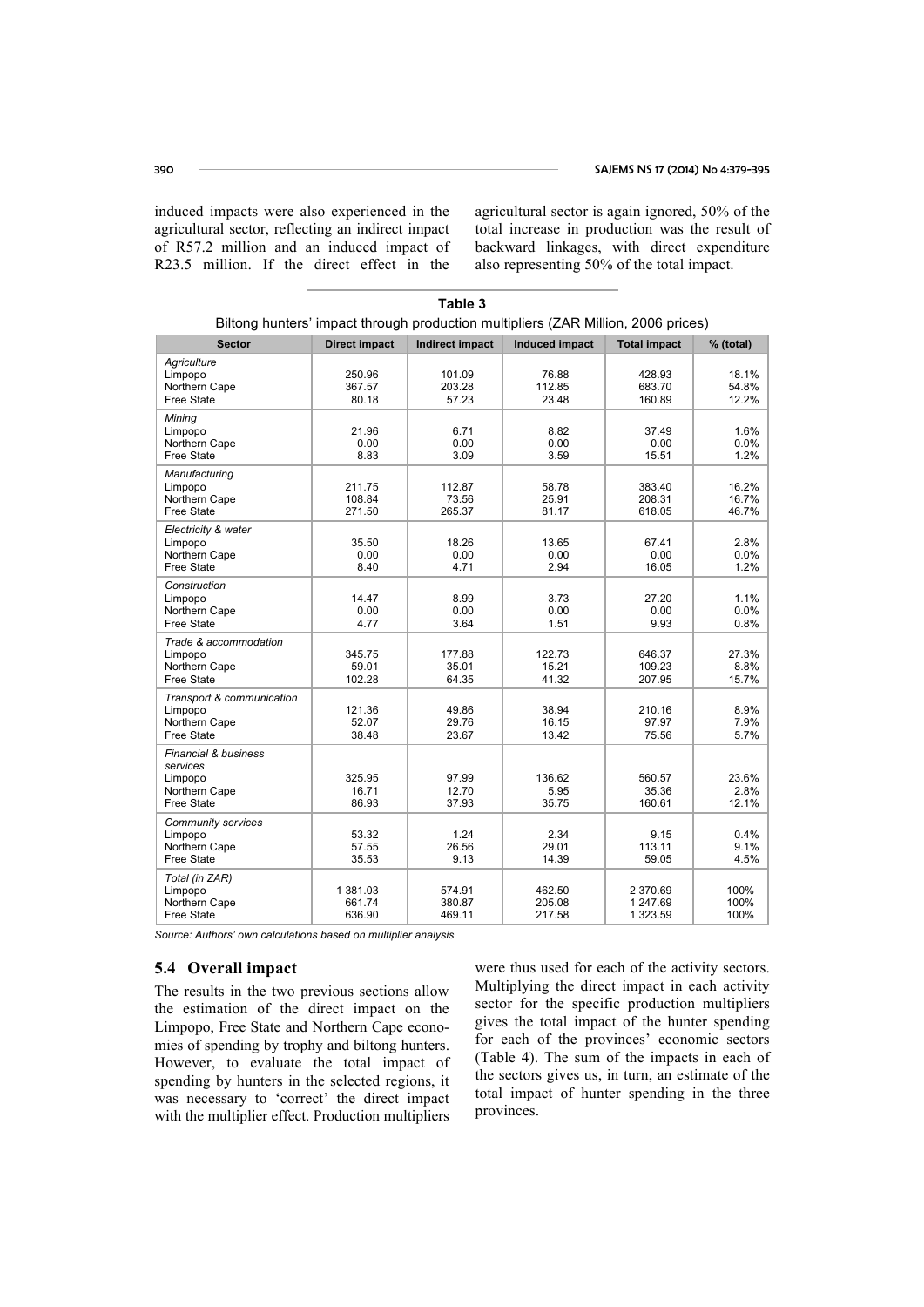#### SAJEMS NS 17 (2014) No 4:379-395 **391 - The Contract of Australian Contract of Australian Contract of Australia**

| roldi impact or nanter spenanty on regional production per province (27 trx million)  |                                       |                                         |                                    |                                               |                                   |  |
|---------------------------------------------------------------------------------------|---------------------------------------|-----------------------------------------|------------------------------------|-----------------------------------------------|-----------------------------------|--|
| <b>Sectors</b>                                                                        | <b>Spending by</b><br>biltong hunters | <b>Spending by</b><br>trophy<br>hunters | <b>Direct impact</b><br>of hunters | <b>Production</b><br>multipliers <sup>*</sup> | <b>Total impact</b><br>(Millions) |  |
| Agriculture<br>Limpopo<br>Northern Cape<br>Free State                                 | 250.96<br>367.57<br>80.18             | 7.53<br>20.92<br>2.08                   | 258.49<br>388.49<br>82.26          | 1.650<br>0.463<br>2.006                       | 441.74<br>335.28<br>165.07        |  |
| Minina<br>Limpopo<br>Northern Cape<br>Free State                                      | 21.95<br>0.0<br>8.83                  | 1.46<br>0.0<br>0.2                      | 23.42<br>$\mathbf 0$<br>9.023      | 1.777<br>0<br>3.542                           | 39.97<br>$\mathbf 0$<br>15.86     |  |
| Manufacturing<br>Limpopo<br>Northern Cape<br><b>Free State</b>                        | 211.74<br>108.83<br>271.50            | 11.22<br>4.98<br>6.14                   | 222.97<br>113.82<br>277.65         | 1.594<br>2.039<br>3.927                       | 404.24<br>232.08<br>632.14        |  |
| Electricity & water<br>Limpopo<br>Northern Cape<br>Free State                         | 35.50<br>0.0<br>8.39                  | 2.62<br>0.0<br>0.3                      | 38.13<br>$\Omega$<br>8.7           | 1.932<br>0<br>3.935                           | 72.40<br>$\Omega$<br>16.60        |  |
| Construction<br>Limpopo<br>Northern Cape<br>Free State                                | 14.47<br>0.0<br>4.77                  | 1.00<br>0<br>0.1                        | 15.48<br>$\Omega$<br>4.89          | 1.879<br>0<br>2.081                           | 29.08<br>$\mathbf 0$<br>10.18     |  |
| Trade & accommodation<br>Limpopo<br>Northern Cape<br>Free State                       | 345.75<br>59.01<br>102.27             | 23.98<br>3.30<br>3.56                   | 369.74<br>62.32<br>105.84          | 1.879<br>0.800<br>2.104                       | 691.54<br>49.85<br>215.25         |  |
| Transport &<br>communication<br>Limpopo<br>Northern Cape<br>Free State                | 121.36<br>52.06<br>38.47              | 18.69<br>1.74<br>2.17                   | 140.05<br>53.81<br>40.65           | 1.730<br>0.735<br>3.913                       | 242.66<br>39.55<br>79.88          |  |
| <b>Financial &amp; business</b><br>services<br>Limpopo<br>Northern Cape<br>Free State | 325.95<br>16.70<br>86.93              | 14.36<br>1.20<br>2.17                   | 340.31<br>17.91<br>89.11           | 1.762<br>1.495<br>3.592                       | 586.48<br>26.78<br>164.20         |  |
| Community services<br>Limpopo<br>Northern Cape<br>Free State                          | 53.31<br>57.55<br>35.53               | 5.57<br>2.14<br>1.47                    | 58.88<br>59.69<br>37.00            | 1.322<br>1.521<br>2.662                       | 96.82<br>90.79<br>61.50           |  |
| Total (in ZAR)<br>Limpopo<br>Northern Cape<br>Free State                              | 1 381.02<br>661.74<br>636.90          | 86.47<br>34.30<br>17.90                 | 1467.49<br>696.04<br>654.801       |                                               | 2 604.94<br>774.32<br>1 360.66    |  |

| Table 4                                                                           |  |  |
|-----------------------------------------------------------------------------------|--|--|
| Total impact of hunter spending on regional production per province (ZAR Million) |  |  |

*Source: Authors' own calculations based on multiplier analysis*

*Note:*

*\* Unit is ZAR millions except for the variable 'Production multipliers'.*

The analysis of the results indicates that the direct economic impact of spending by the two types of hunters (trophy and biltong) in the regions (in the order of R1.5 billion for Limpopo, R696 million for the Northern Cape and R655 million for the Free State), produced an additional R1.1 billion (Limpopo), R78 million (Northern Cape) and R705 million (Free State) of indirect and induced impact, giving a total impact for the regions in excess of R2.6 billion (Limpopo), R774.3 million

(Northern Cape) and R1,360.7 million (Free State). This is equivalent to an aggregated production multiplier in the order of 1.78 (Limpopo), 1.11 (Northern Cape) and 2.08 (Free State). The aggregated production multiplier is obtained by dividing the total impact by the direct impact. Therefore, for each rand spent by the two types of hunters in the region, 78 cents (Limpopo), 11 cents (Northern Cape) and 108 cents (Free State) were generated additionally in terms of indirect expenditure.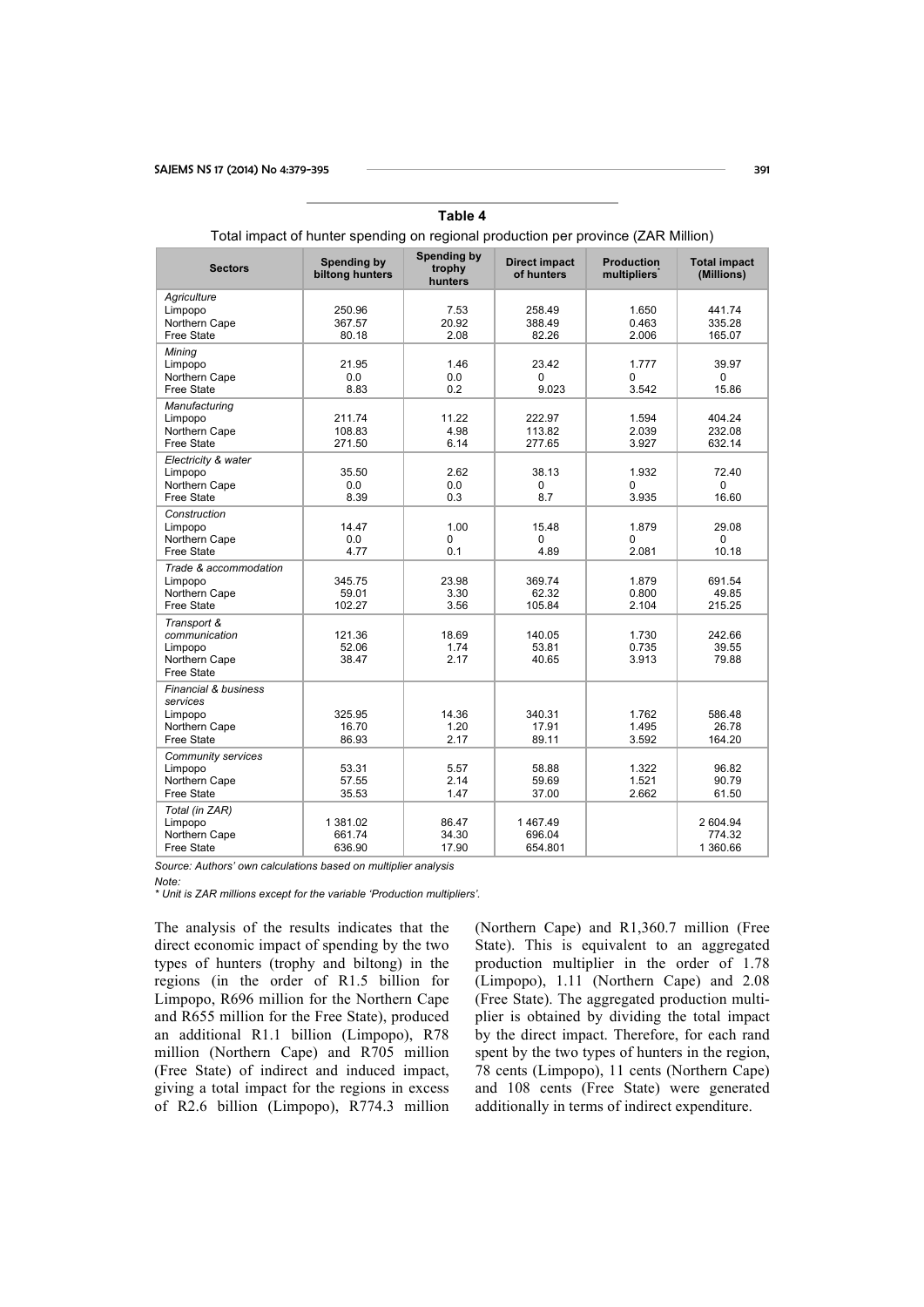One of the elements of the additional valueadded that results from the hunters' spending in the three provinces is employee remuneration, which in turn affects household income. The household income multiplier thus measures the magnitude of changes both to household income and to spending and saving patterns. The impact on low-income households is particularly important, as it can be used to indicate how much hunting contributes to poverty alleviation through the provincial economy. Labour is a key element of the production process. Based on figures from the Limpopo SAM, and using data on the labour force per province relative to the business volume and jobs per activity sector in South Africa for 2006, it was possible to estimate the impact of hunter spending on the provinces' job level. The research found that 17,806 (Limpopo), 9,072 (Northern Cape) and 4,558 (Free State) jobs may depend on hunting, in addition to those of people permanently employed on game farms. Consequently, the absence of hunting would have meant a reduction of 31,436 jobs in these provinces.

## **5.5 A regional perspective**

It is evident that the impact of hunting on the local economies of the three provinces under investigation differs significantly, as the following findings show.

First, the impact in Limpopo, R2.6 billion, is the highest for several reasons: 50% of South Africa's game farms are found here (Eloff, 2002); the largest percentage of hunters, biltong and trophy, 29%, prefer to hunt here (Lindsey, 2008; Van der Merwe et al., 2011); the most preferred species for hunting, such as kudu, impala, blue wildebeest and warthog, are commonly found here (Lindsey, 2008); and Limpopo borders Gauteng (see Figure 2), which is South Africa's wealthiest area and the province that most of the hunters come from (Warren, 2011). Table 1 shows that hunters' spending in Limpopo on, for example, accom-modation (R184 million), species hunted (R694 million) and daily fees (R46 million) was clearly the highest of the three provinces. It is evident that the size of the overall operation (the number of game farms), the number of hunters, the species available and the geographical location of the market play a significant role in the economic impact of hunting.

Second, the Free State has the highest multiplier of the three provinces, 2.08, which is an indication of better-established forward and backward linkages and, hence, fewer economic leakages. This can be seen by looking at the sectors that benefit most from hunting expenditure  $-$  it is evident that the Free State economy favours manufacturing. This province's economy is more balanced than those of Limpopo and the Northern Cape, both of which rely heavily on agriculture.

Third, Limpopo is also the province where the highest number of job opportunities was generated by hunting, namely 17,806, with the Northern Cape in second place with 9,072. Again, job creation is driven primarily by the number of game farms.

## **6 Conclusion**

This article compared the economic impact and significance of hunting from the regional perspective of three key hunting provinces in South Africa, Limpopo, the Northern Cape and the Free State. The findings of the research will contribute to policy formulation, especially for government decisions regarding what products to offer where, and how to create more jobs, as the research confirms that hunting is an activity that generates significant amounts of money and employment. Results also assist game farmers to decide what species to host. Besides considering the factors routinely included in economic impact studies, such as the length of stay, spending per person, the multiplier effect and the number of tourists, this research highlighted geographical location, looking at where game farms are located, how many there were in each area, and what species they offer. These factors were all shown to influence the magnitude of the economic impact.

The research also showed that the size of the hunting industry in a province and its closeness to the main market outperformed the multiplier effect. Despite having the largest multiplier, hunting in the Free State did not have the largest economic impact. This is an important finding, because, in a world where transport costs are constantly on the increase, location will play an ever-increasing role in the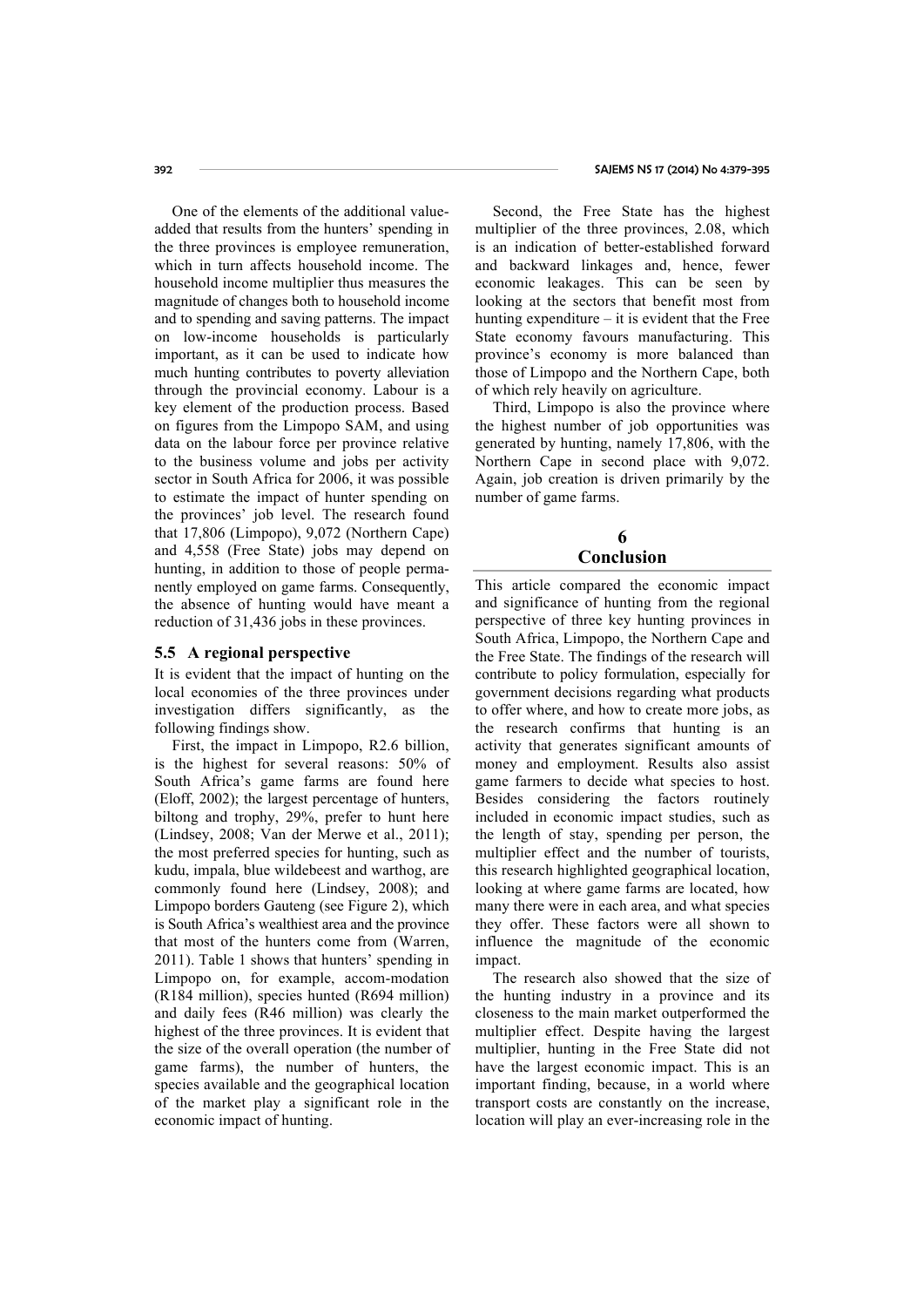future of hunting or of any other tourism product.

Limitations of the research are the following: a lack of comprehensive data regarding "other expenditure", such as the cost for travel partners of trophy hunters, as numerous overseas hunters are accompanied by their partners. If this data were available, it would almost certainly have contributed to a higher overall impact by hunting. Due to a lack of data on hunting in other provinces, this study did not determine the overall impact of hunting in all nine provinces of South Africa. Future research should address this shortcoming.

#### *Acknowledgements*

The authors would like to thank the two anonymous reviewers for comments and suggestions, which have contributed to this paper. The usual caveats apply.

The authors would also like to acknowledge the financial assistance of the NRF (National Research Foundation), as, without their contribution, this research would not have been possible.

## **References**

ASGISA. 2005. *Accelerated and shared growth initiative of South Africa*. Government Press: Pretoria. BALDUS, R.D. & CAULWELL, A.E. 2004. Tourist hunting and its role in development of wildlife areas in Tanzania. Community Wildlife Management Programme. GTZ, Dar es Salaam. July 2004.

BARNES, J.I., NHULEIPO, O., BAKER, A.C., MUTEYAULI, P.I. & SHIGWEDHA, V. 2009. Wildlife resource accounts for Namibia. *DEA Research Discussion Paper No 79*. Directorate of Environmental Affairs, Ministry of Environment and Tourism, Windhoek.

BBC RESEARCH AND CONSULTING. 2008. The economic impacts of hunting, fishing and wildlife watching in Colorado. Prepared for Colorado division of wildlife. Colorado: BBC Research and Consulting. BLAKE, A., ARBACHE, J.S., SINCLAIR, M.T. & TELES, V. 2008. Tourism and poverty relief. *Annals of Tourism Research*, 35:107-127.

BODDINGTON, C. 2010. What to expect when hunting in South Africa. in P. Flack and J. Neufeld (Eds.) *Safari Guide*:200-208. Long Beach: Safari Press.

BURGER, L.W., MILLER, D.A. & SOUTHWICK, R.I. 1999. Economic impact of northern bobwhite hunting in the south-eastern United States. *Wildlife Society Bulletin*, 27:1010-1018.

CONNINGARTH ECONOMISTS. 2006. Economic Multipliers for the Free State Province. Unpublished research report, Pretoria.

DAMM, G.R. 2005. Hunting in South Africa: facts, risks, opportunities. *African Indaba*, 3:1-20. DORRINGTON, S. 2005. The professional hunting industry in South Africa: History and future. *African Indaba*, 3:12-13.

DORRINGTON, S. 2007. Hunting in South Africa: The new regulations. *African Indaba*, 5 3-15.

ELOFF, T. 2002. The economic realities of the game industry in South Africa. Paper presented at the  $5<sup>th</sup>$ International Wildlife Ranching Symposium, South Africa Game Ranchers Association, South Africa.

FREE STATE BUSINESS. 2009. The guide to business and investment in the Free State Province: Home page. Available at: http://www.freestatebusiness.co.za/pls/cms/ti\_secout.secout\_prov?p\_sid=40&p site id=169 [accessed 2012-2-19].

HAJNOVICOVA, V. & LAPISAKOVA, J. 2002. Input-output and SAM multiplier analysis: The Slovak case. Proceedings of the 14th International Conference on the input-output techniques. 10-15 October. Montreal. Canada.

INTERNATIONAL ASSOCIATION OF FISH AND WILDLIFE AGENCIES (IAFWA). 2002. Economic Importance of hunting in America. Washington: IAFWA.

LABOUR FORCE SURVEY. 2006a. Labour Force Survey. South Africa: Free State. Available at: http://www.southafrica-newyork.net/oldconsulate/provinces/freestate.htm [accessed 2012-2-27].

LABOUR FORCE SURVEY. 2006b. South Africa: Northern Cape. Available at: http://www.southafricanewyork.net/oldconsulate/provinces/northerncape.htm [accessed 2012-2-17].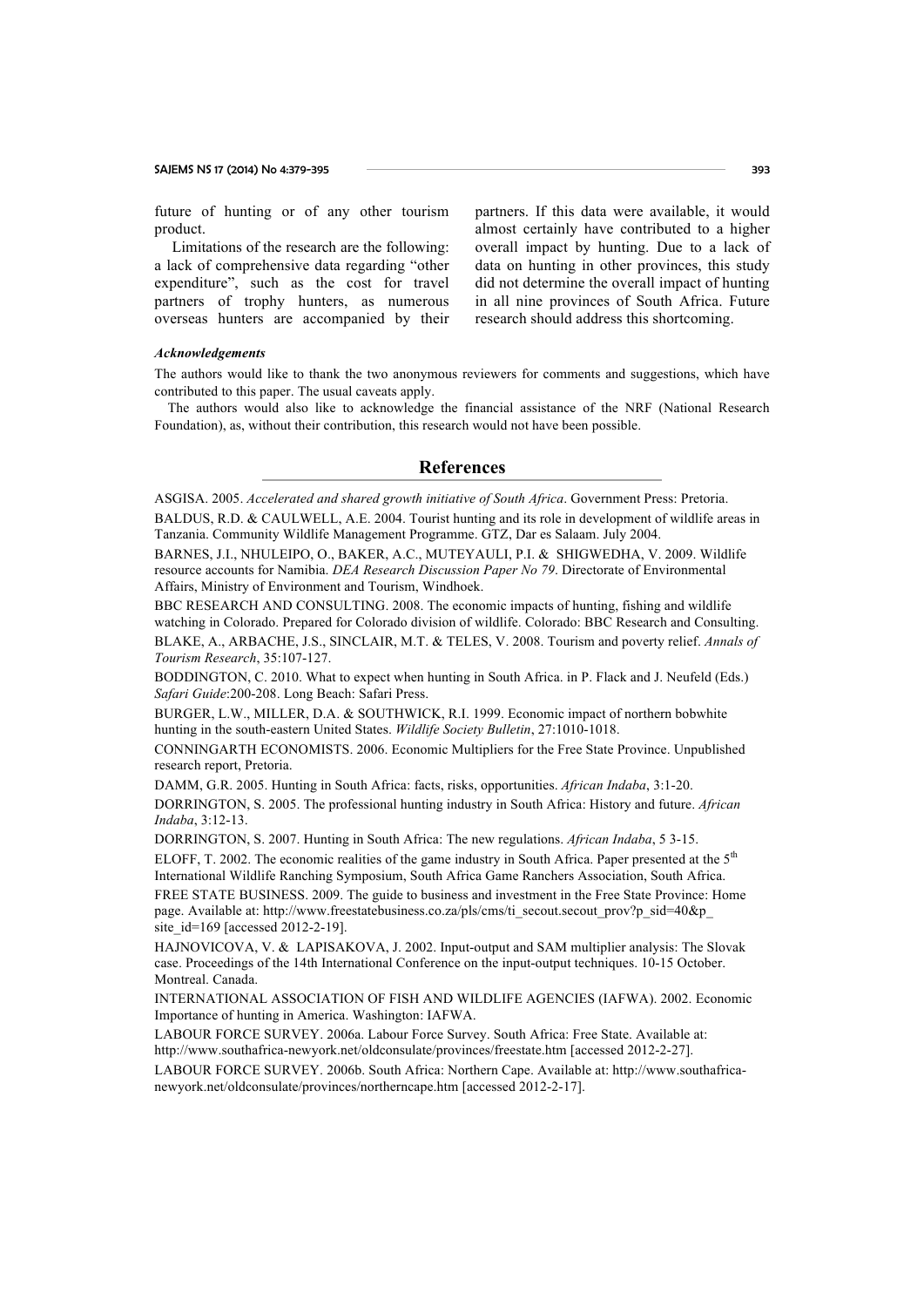LABOUR FORCE SURVEY. 2006c. South Africa: Limpopo province. Available at: http://www.southafricanewyork.net/oldconsulate/provinces/limpopo.htm [accessed 2012-2-27].

LINDSEY, P.A., ROULET, P.A. & ROMAÑACH, S.S. 2007. Economic and conservation significance of the trophy hunting industry in sub-Saharan Africa. *Biological Conservation*, 134:455-469.

LINDSEY, P.A. 2008. Trophy hunting in sub-Saharan Africa: Economic scale and conservation significance. in R.D. Baldus, G.R. Damm & K. Wollscheid (Eds.) *Best Practices in Sustainable Hunting – A Guide to Best Practices from around the World*:41-47. Blackwell Publishing.

MABUNDA, D. 2008. SANParks and the future of national parks. *Africa Geographic*, 16: 82-83.

MULDER, A.C. 2011. Motivations of international trophy hunters choose to hunt in South Africa, Master's thesis: Nelson Mandela Metropolitan University, Port-Elizabeth.

NORTHERN CAPE BUSINESS. 2011. A guide to business and investment in the Northern Cape Province. Available at: http://www.northerncapebusiness.co.za/pls/cms/ti\_secout.secout\_prov?p\_sid=1&p\_ site\_id=164 [accessed 2012-2-19].

NOSS, A.J. 1997. The economic impact of communal net hunting among the BaAka of the Central African Republic. *Ecology*, 25:71-89.

PYATT, G. & ROUND, J.I. 1985. SAMs: A basis for planning. World Bank, Washington DC.

RADDER, L. 2005. Motives of international trophy hunters. *Annals of Tourism Research*, 32:1141-1144.

RITCHIE, J.R. & GOELDNER, C. 1994. *Travel, tourism, and hospitality research* (2nd ed.) Wiley: London. SAAYMAN, M. 2000. *En route with tourism* (2<sup>nd</sup> ed.) Institute for Tourism and Leisure Studies: Potchefstroom.

SAAYMAN, M. & SAAYMAN, A. 2010. Regional development and national parks in South Africa: Lessons learned. *Tourism economics*, 16:1073-1064.

SAAYMAN, M., VAN DER MERWE, P., ROSSOUW, R. & OBERHOLZER, S. 2009. A socio-economic impact study of the Northern Cape hunting industry. Potchefstroom: Institute for Tourism and Leisure Studies.

SAAYMAN, M., VAN DER MERWE, P. & ROSSOUW, R. 2011a. The economic impact of hunting in the Northern Cape Province. *South African Journal of Wildlife Research*, 41:120-133.

SAAYMAN, M., VAN DER MERWE, P., ROSSOUW, R. & OBERHOLZER, S. 2011b. A socio-economic impact study of the Limpopo Province hunting industry. Potchefstroom: Institute for Tourism and Leisure Studies.

SAMUELSSON, E. & STAGE, J. 2007. The size and distribution of the economic impacts of Namibian hunting tourism. South African. *Journal of Wildlife Research*, 37:41-52.

SCHOLTZ, M., VAN DER MERWE, P. & SAAYMAN, M. 2010. The national profile and economic impact of biltong hunters in South Africa. Potchefstroom: Institute for Tourism and Leisure Studies.

SA PLACES (SOUTHERN AFRICA PLACES CC). 2012. South Africa accommodation finder. Available at: http://places.co.za [accessed 2012-2-28].

SOUTH AFRICAN YEARBOOK. 2011. Republic of South Africa: Tourism. Available at: http://www.south africa-network.net/conselate/yearbook\_2011.html [accessed 2012-3-9].

STATISTICS SOUTH AFRICA. 2012. Census 2011: Provinces at a glance. Pretoria: Statistics South Africa

TALJAARD, P.R. 2007. The macro economy and irrigation agriculture in the Northern Cape Province of South Africa. Unpublished PhD thesis, University of the Free State, Bloemfontein, South Africa.

VAN DER MERWE, P. 2004. Game farms as sustainable ecotourism attractions, PhD Thesis: Potchefstroom University for Christian Higher Education (now North West University, Potchefstroom).

VAN DER MERWE, P. & SAAYMAN, M. 2005. Game farms as sustainable ecotourism attractions. *Koedoe*, 48:1-10.

VAN DER MERWE, P., SAAYMAN, M. & KRUGELL, W.F. 2004. Factors that determine the price of game. *Koedoe*, 47:105-113.

VAN DER MERWE, P., SAAYMAN, M. & KRUGELL, W.F. 2007. The determinants of the spending of biltong hunters. *South African Journal of Economics and Management Sciences*, 10:184-194.

VAN DER MERWE, P., SCHOLTZ, M. & SAAYMAN, M. 2011. The national profile and economic impact of biltong hunters in South Africa. Potchefstroom: Institute for Tourism and Leisure Studies.